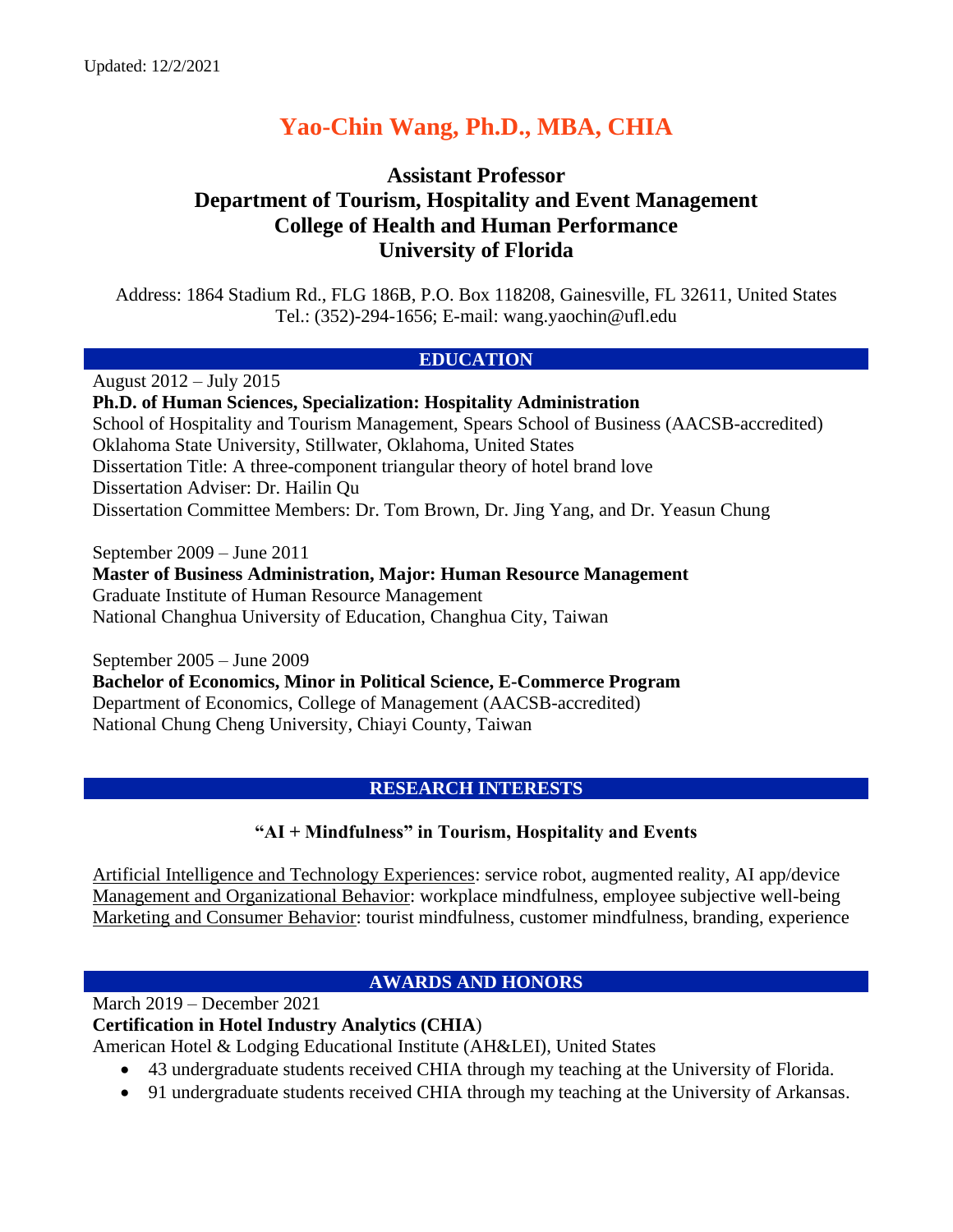#### 2021

# **Outstanding Reviewer Award of 2020:** *Cornell Hospitality Quarterly* **(SSCI, IF: 3.646)**

2020

#### **Best Reviewer Award of 2020:** *Journal of Hospitality and Tourism Management* **(SSCI, IF: 5.959)** The 31<sup>st</sup> annual CAUTHE (Council for Australasian Tourism and Hospitality Education) Conference

#### 2019

# **W. Bradford Wiley Memorial Best Research Paper of the Year Award**

2019 Annual ICHRIE (International Council on Hotel, Restaurant and Institutional Education) Conference, New Orleans, United States

- This award is given to a superior research publication on a topic relevant to the field of hospitality or tourism management by an ICHRIE member.
- **Wang, Yao-Chin**, Qu, Hailin, & Yang, Jing. (2019). The formation of sub-brand love and corporate brand love in hotel brand portfolios. *International Journal of Hospitality Management, 77*, 375-384*.* (SSCI, IF: 9.237)

# 2019

#### **ICHRIE Research Reports Award**

2019 Annual ICHRIE (International Council on Hotel, Restaurant and Institutional Education) Conference, New Orleans, United States

- Award sponsored by the School of Hospitality Management at Penn State University
- Title: Effective Hotel Brand Management Don't forget the role of your employees! (Authors: **Wang, Yao-Chin**, & King, Ceridwyn)

#### 2019

#### **Third Places: Undergraduate Poster Presentations**

The 20<sup>th</sup> Annual Student Presentation Competition, Arkansas Chapter of Gamma Sigma Delta (An Honor Society of Agriculture), Dale Bumpers College of Agricultural, Food and Life Sciences, University of Arkansas

- Cvar, Mackenzie (Major: Hospitality). Virtual reality as a tool for dark tourism: Exploring the longitudinal change of environmental attitude. **Mentor: Yao-Chin Wang**. *Third Place*
- Human, Catherine (Major: Hospitality). Travel into the past by virtual reality: Enhancing motivations to visit heritage sites in the world. **Mentor: Yao-Chin Wang**. *Third Place*
- Hanke, Lili (Major: Nutrition). Gaining wine experience and wine knowledge by virtual reality: A three-phase mixed method research. **Mentor: Yao-Chin Wang**. *Third Place*

#### 2018, 2019

#### **Faculty Merit Honor Roll: Research Faculty Merit Honor Roll: Service-Professional**  School of Human Environmental Sciences, University of Arkansas

2018

# **Best Reviewer Award: Marketing Track**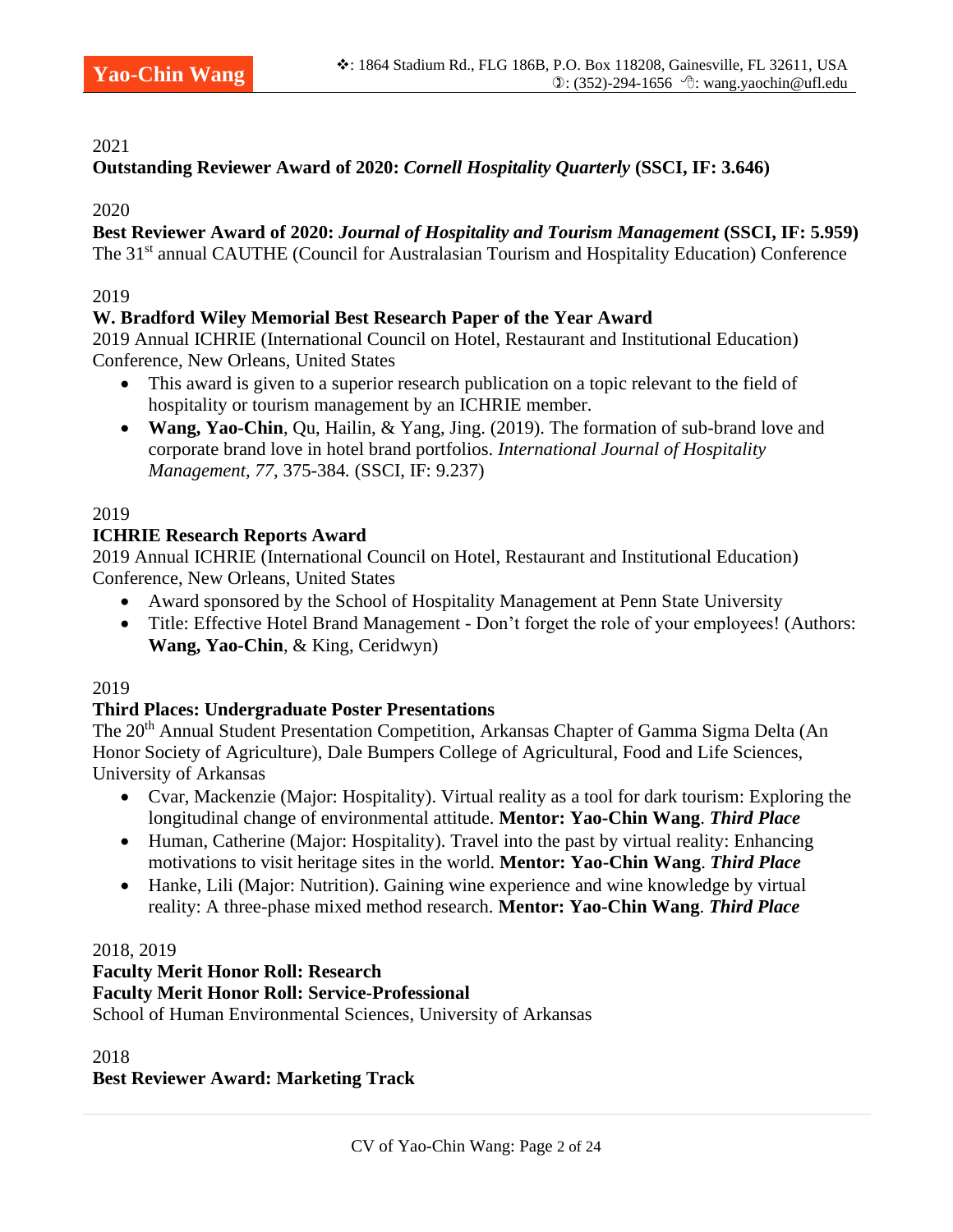2018 Annual ICHRIE (International Council on Hotel, Restaurant and Institutional Education) Conference, Palm Springs, United States

#### 2018

# **Outstanding Contribution in Reviewing Award:** *Journal of Hospitality and Tourism Cases*

2018 Annual ICHRIE (International Council on Hotel, Restaurant and Institutional Education) Conference, Palm Springs, United States

#### 2018

#### **Service Learning Designation: HOSP 4613 Festival Management and Analysis New Course Development in Fall 2018**

The Service Learning Initiative (SLI), the University of Arkansas Provost Office, the Honors College, and the Division of Student Affairs, University of Arkansas

#### 2017

#### **Best Conference Paper Award: Human Resources Track**

2017 Annual ICHRIE (International Council on Hotel, Restaurant and Institutional Education) Conference, Baltimore, United States

- Award sponsored by The Hong Kong Polytechnic University
- Title: Hotel employees' brand love and love behaviors: Organizational culture as the moderator (Authors: **Wang, Yao-Chin**, Ryan, Bill, & Yang, Chu-En)

#### 2016

#### **2016 Emerald Literati Network Awards for Excellence: Highly Commended Paper Award**

• **Wang, Yao-Chin**, & Chung, Yeasun. (2015). Hotel brand portfolio strategy. *International Journal of Contemporary Hospitality Management, 27*(4), 561-584. (SSCI, IF: 6.514)

#### 2016

#### **The 4th Annual Nomination for My Favorite Top Ten Teachers Award**

Xiamen University, China

• Nominated unanimously by undergraduate students of Class Five of the class of 2019 at the School of Management

#### 2015

#### **Best Paper Award**

The 20<sup>th</sup> Annual Graduate Education & Graduate Student Research Conference in Hospitality and Tourism, Tampa, United States

- Award sponsored by *Journal of Travel and Tourism Marketing* (SSCI, IF: 7.564)
- Title: The role of ideal-self attainability, face and self-brand congruence in driving consumer behaviors toward restaurant brands (Authors: Huang, Yu-Shan, **Wang, Yao-Chin**, & Kuo, Pei-Juo)

#### 2014

#### **Oklahoma State University Distinguished Graduate Fellowships**

Graduate College, Oklahoma State University

• \$2,200 grant awarded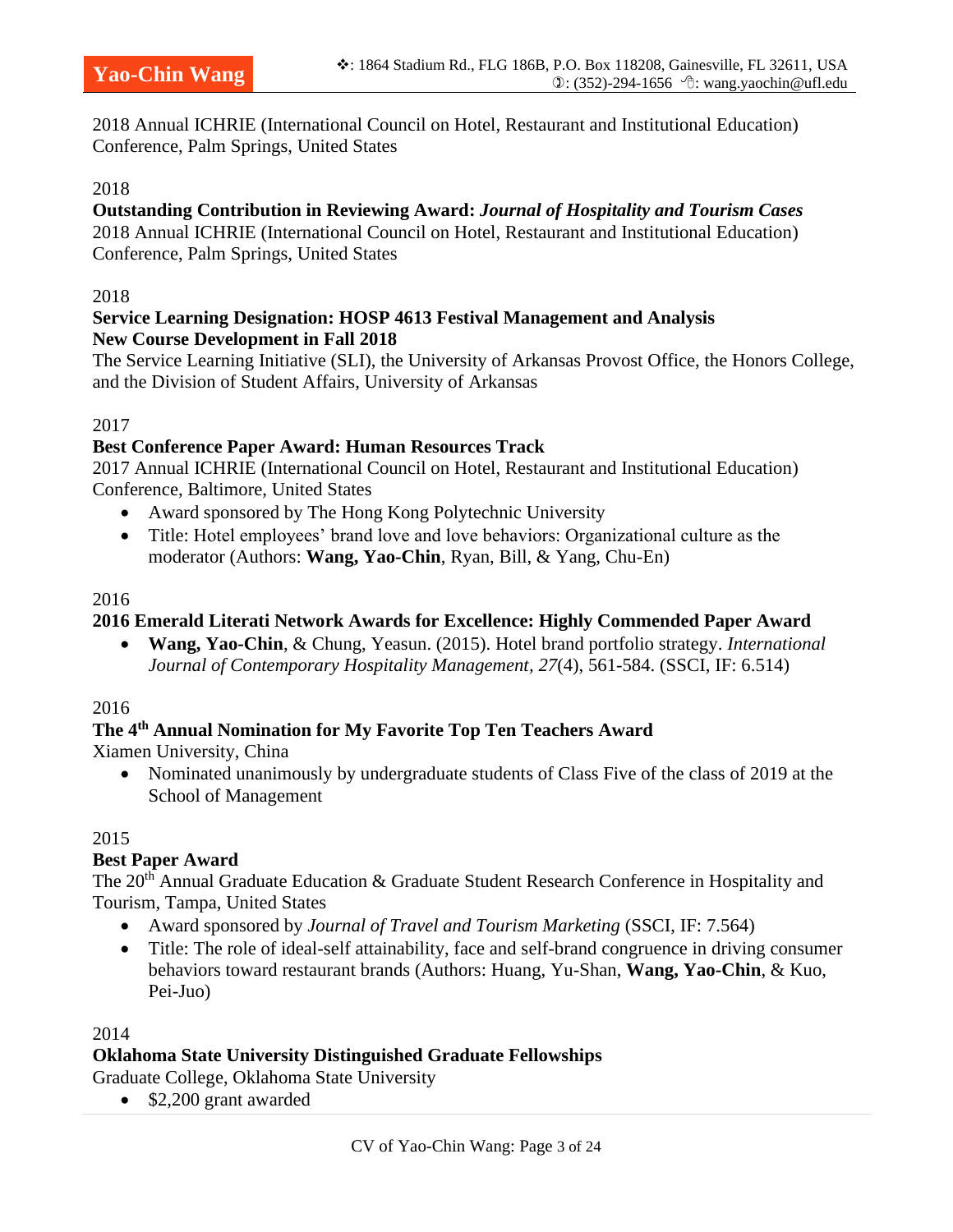#### 2013, 2014

# **Mildred H. and John W. Skinner Graduate Fellowship**

College of Human Sciences, Oklahoma State University

- \$5,000 grant awarded
- Single highest college scholarship of the year granted to a graduate student at School of Hotel and Restaurant Administration

#### 2009

# **Honorary Member of The Phi Tau Phi Scholastic Honor Society**

National Chung Cheng University, Taiwan

• One nomination per department

# **PUBLICATIONS**

- ΔΔΔ: Advised doctoral student
- ΔΔ: Advised master student
- Δ : Advised undergraduate student

\*: Denotes corresponding author

IF: 2020 Journal Impact Factor from Journal Citation Reports

#### **Book Chapters**

- 1 **Wang, Yao-Chin\***. (working chapter; invitation received on September 23, 2021; first draft due by the end of March 2022). Hospitality and tourism HR and QOL: Building workplace mindfulness. In Muzzo Uysal, M. Joseph Sirgy, & Stefan Kruger (Eds.), *Tourism and Quality-of-Life (QOL) Research II*. Berlin, Germany: Springer.
- 1 Feng, Ruiyu<sup>Δ</sup>, **Wang, Yao-Chin<sup>\*</sup>**, & Ryan, Bill. (2018). Service experiences at luxury hotels: Business tourists' perspective. In Liping A. Cai & Pooya Alaedini (Eds.), *Quality Services and Experiences in Hospitality and Tourism*, *Bridging Tourism Theory and Practice*, Volume 9, 181- 193. Bingley, UK: Emerald.

# **Research Reports**

1 **Wang, Yao-Chin**, & King, Ceridwyn. (2019). Effective hotel brand management - Don't forget the role of your employees! *ICHRIE Research Reports*. *ICHRIE Research Reports Award*

# **Refereed Journal Articles**

**47 journal articles, 29 of which are published at SSCI/SCI journals**, such as *Tourism Management*, *International Journal of Hospitality Management*, *Journal of Retailing and Consumer Services*, *International Journal of Contemporary Hospitality Management*, *Journal of Travel Research*, *Cornell Hospitality Quarterly*, *Journal of Hospitality and Tourism Research*, *Journal of Hospitality Marketing and Management*, *Journal of Destination Marketing and Management*, *Journal of Hospitality and Tourism Management*, and *Service Industries Journal*.

1 Chen, Chun-Chu (Bamboo), Han, Jiyoon, & **Wang, Yao-Chin**. (accepted with minor revision). A hotel stay for a respite from work? Examining recovery experience, rumination, and well-being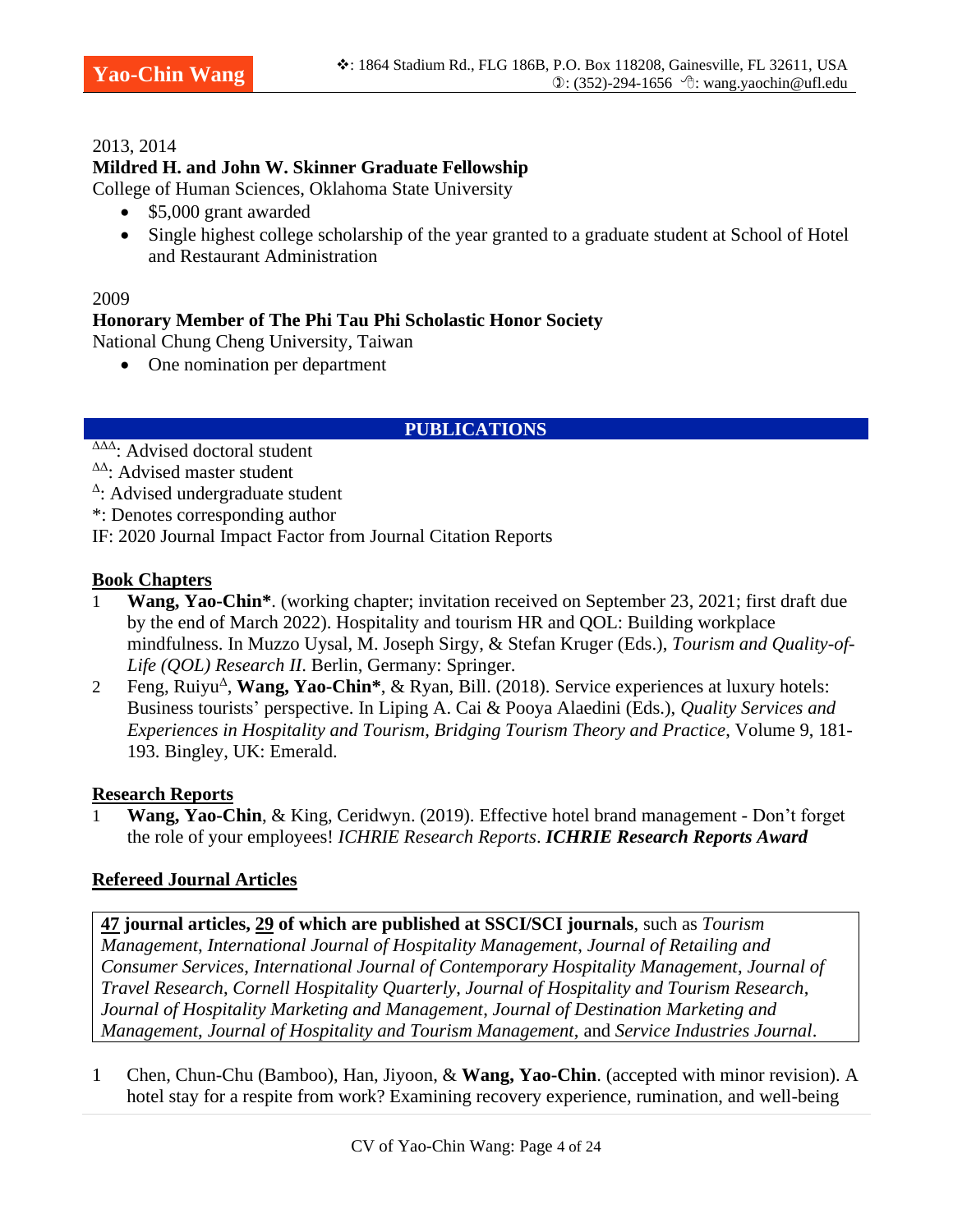among hotel and bed-and-breakfast guests. *International Journal of Contemporary Hospitality Management*. (SSCI, IF: 6.514)

- 2 Yang, Wan, Zhang, Ye, & **Wang, Yao-Chin**. (accepted). Would travel experiences or possessions make us happier?. *Journal of Travel Research*. (SSCI, IF: 10.982)
- 3 Du, Juan, Ma, Emily, Lin, Xinyue, **Wang, Yao-Chin**. (accepted). Authentic leadership and engaging employees: A moderated mediation model of leader-member exchange and power distance. *Cornell Hospitality Quarterly*. (SSCI, IF: 3.646)
- 4 Liao, Jo-Chun<sup>ΔΔΔ</sup>, **Wang, Yao-Chin**<sup>\*</sup>, Tsai, Chin-Hsun, & Zhao, Bei. (in press). Gratifications of travel photo sharing (GTPS) on social media: Scale development and cross-cultural validation. *Tourism Analysis*. doi: 10.3727/108354220X15957961104043
- 5 Chen, Chun-Chu (Bamboo), Chen, Hsiangting, & **Wang, Yao-Chin**. (in press). Cash, credit card, or mobile? Examining customer payment preferences at chain restaurants in Taiwan. *Journal of Foodservice Business Research.* doi: 10.1080/15378020.2021.1934251
- 6 Hsieh, Yu-Chin (Jerrie), Chen, Ya-Ling, & **Wang, Yao-Chin**. (2021). Government and social trust vs. hotel response efficacy: A protection motivation perspective on hotel stay intention during the COVID-19 pandemic. *International Journal of Hospitality Management, 97*, 102991. (SSCI, IF: 9.237)
- 7 **Wang, Yao-Chin**, Xu, Shi, & Ma, Emily. (2021). Serve perfectly, being happier: A perfectionistic perspective on customer-driven hotel employee citizenship behavior and wellbeing. *International Journal of Hospitality Management, 96*, 102984. (SSCI, IF: 9.237)
- 8 Ma, Emily, **Wang, Yao-Chin\***, & Qu, Hailin. (in press). Reenergizing through angel customers: Cross-cultural validation of customer-driven employee citizenship behavior. *Cornell Hospitality Quarterly*. doi: 10.1177/1938965520981936 (SSCI, IF: 3.646)
- 9 Lin, Wei-Rong, Chen, Hung-Ming, & **Wang, Yao-Chin\***. (in press). Work-family conflict and psychological well-being of tour leaders: The moderating effect of leisure coping styles. *Leisure Sciences*. doi: 10.1080/01490400.2019.1671253 (SSCI, IF: 2.750)
- 10 Fu, Xiaoxiao, Lin, Bingna, & **Wang, Yao-Chin**\*. (2021). Healthy food exposition attendees' purchasing strategies: A mental budgeting perspective. *International Journal of Contemporary Hospitality Management, 33*(7), 2352-2370. (SSCI, IF: 6.514; Special Issue on Contemporary Issues in Event Management)
- 11 Fu, Xiaoxiao, Lin, Bingna, Wang, Yao-Chin<sup>\*</sup>, & Sun, Yanyan<sup>Δ</sup>. (2021). Memorable boat show experiences: Examining the mechanisms of value and mianzi from the perspective of high-end Chinese attendees. *Journal of China Tourism Research, 17*(3), 415-436.
- 12 **Wang, Yao-Chin**, Chi, Christina Geng-Qing, & Erkılıç, Eren. (2021). The impact of religiosity on political skill: Evidence from Muslim hotel employees in Turkey. *International Journal of Contemporary Hospitality Management, 33*(3), 1059-1079. (SSCI, IF: 6.514)
- 13 Chang, Janet, Hwang, Pin-Chyuan, **Wang, Yao-Chin\***, & Chen, Chunchun. (2021). Validating novelty-driven serious leisure at aboriginal-themed museums. *International Journal of Hospitality and Tourism Administration, 22*(2), 168-189.
- 14 **Wang, Yao-Chin**, Chen, Po-Ju, Shi, Huiming, & Shi, Wanxing. (2021). Travel for mindfulness through Zen retreat experience: A case study at Donghua Zen Temple. *Tourism Management, 83*, 104211. (SSCI, IF: 10.967)
- 15 **Wang, Yao-Chin**, Liu, Chyong-Ru, Huang, Wen-Shiung, & Chen, Shan-Pei. (2020). Destination fascination and destination loyalty: Subjective well-being and destination attachment as mediators. *Journal of Travel Research, 59*(3), 496-511. (SSCI, IF: 10.982)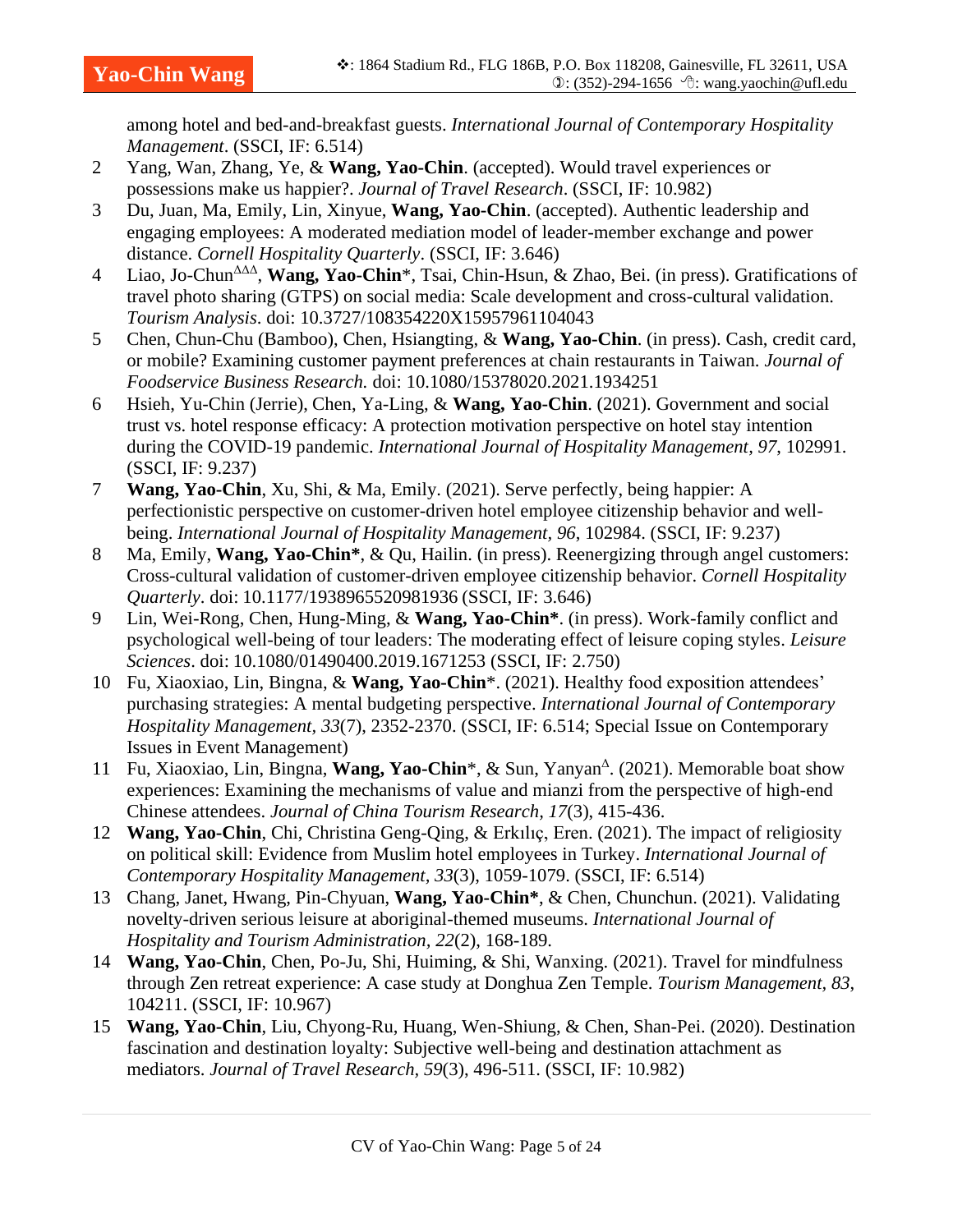- 16 Xu, Shengtao<sup>ΔΔ</sup>, **Wang, Yao-Chin**\*, Ma, Emily, & Wang, Ruixia<sup>ΔΔ</sup>. (2020). Hotel employees' fun climate at work: Effects on work-family conflict and employee deep acting through a collectivistic perspective. *International Journal of Hospitality Management, 91*, 102666. (SSCI, IF: 9.237)
- 17 Yang, Chu-En, **Wang, Yao-Chin\***, & Yang, Jing. (2020). Hotel restaurant service employees' sources of positive and negative emotions. *Journal of Quality Assurance in Hospitality & Tourism, 21*(5), 542-563.
- 18 **Wang, Yao-Chin**, Qu, Hailin, & Yang, Jing. (2020). Love spillover from a hotel sub-brand to its corporate brand: An associative network theory perspective. *Journal of Hospitality and Tourism Management, 44*, 263-271. (SSCI, IF: 5.959)
- 19 **Wang, Yao-Chin**, Qu, Hailin, Yang, Jing, & Yang, Chu-En. (2020). Leisure-work preference and hotel employees' perceived subjective well-being. *Service Industries Journal, 40*(1-2), 110- 132. (SSCI, IF: 6.539)
- 20 Liu, Chyong-Ru, Chiu, Tsui-Hua, **Wang, Yao-Chin\***, & Huang, Wen-Shiung. (2020). Generation Y's revisit intention and price premium for lifestyle hotels: Brand love as the mediator. *International Journal of Hospitality and Tourism Administration, 21*(3), 242-264.
- 21 Teng, Chih-Ching, Chih, Chueh, & **Wang, Yao-Chin**. (2020). Decisional factors driving household food waste prevention: Evidence from Taiwanese families. *Sustainability, 12*(16), 6666*.* (SSCI/SCI, IF: 3.251)
- 22 Liu, Chyong-Ru, **Wang, Yao-Chin**, Huang, Wen-Shiung, & Tang, Wan-Ching. (2019). Festival gamification: Conceptualization and scale development. *Tourism Management, 74*, 370-381. (SSCI, IF: 10.967)
- 23 Liu, Chyong-Ru, Lin, Wei-Rong, **Wang, Yao-Chin\***, & Chen, Shan-Pei. (2019). Sustainability indicators for festival tourism: A multi-stakeholder perspective. *Journal of Quality Assurance in Hospitality & Tourism, 20*(3), 296-316.
- 24 Tsaur, Sheng-Hshiung, **Wang, Yao-Chin**, Liu, Chyong-Ru, & Huang, Wen-Shiung. (2019). Festival attachment: Antecedents and effects on place attachment and place loyalty. *International Journal of Event and Festival Management, 10*(1), 17-33.
- 25 **Wang, Yao-Chin**, & Lang, Chunmin. (2019). Service employee dress: Effects on employeecustomer interactions and customer-brand relationship at full-service restaurants. *Journal of Retailing and Consumer Services, 50*, 1-9. (SSCI, IF: 7.135)
- 26 Xu, Shengtao<sup>ΔΔ</sup>, **Wang, Yao-Chin\***, & Wen, Han. (2019). A case study of student leadership development: A goal setting perspective. *Journal of Hospitality, Leisure, Sport & Tourism Education, 24*, 168-177. (SSCI, IF: 1.762)
- 27 **Wang, Yao-Chin**, Yang, Jing, & Yang, Chu-En. (2019). Hotel internal branding: A participatory action study with a case hotel. *Journal of Hospitality and Tourism Management, 40*, 31-39. (SSCI, IF: 5.959)
- 28 **Wang, Yao-Chin**, Ryan, Bill, & Yang, Chu-En. (2019). Employee brand love and love behaviors: Perspectives of social exchange and rational choice. *International Journal of Hospitality Management, 77*, 458-467*.* (SSCI, IF: 9.237)
- 29 **Wang, Yao-Chin**, Qu, Hailin, & Yang, Jing. (2019). The formation of sub-brand love and corporate brand love in hotel brand portfolios. *International Journal of Hospitality Management, 77*, 375-384*.* (SSCI, IF: 9.237) *W. Bradford Wiley Memorial Best Research Paper of the Year Award*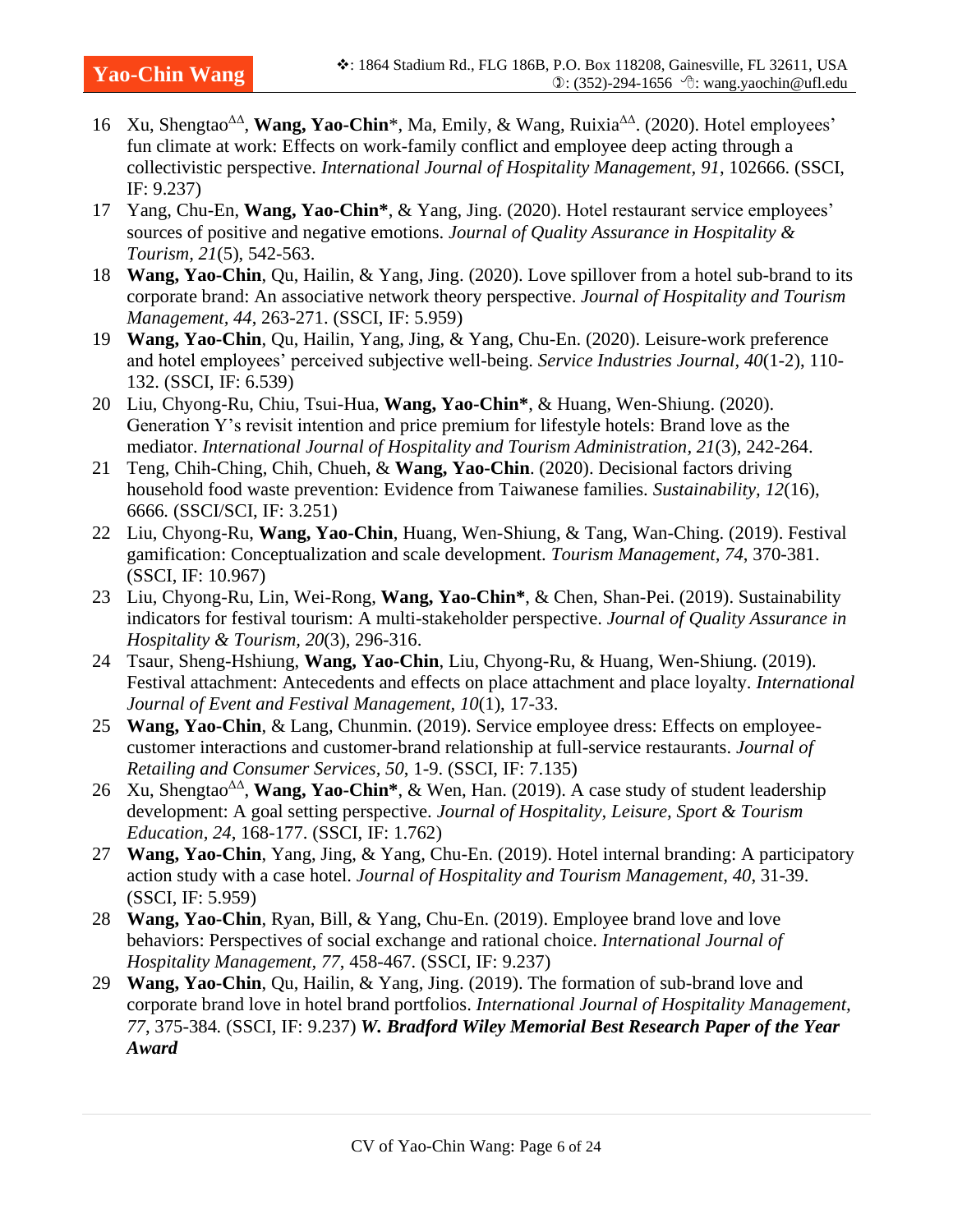- 30 Huang, Yu-Shan, **Wang, Yao-Chin\***, & Kuo, Pei-Juo. (2019). Face gain and face loss in restaurant consumers' brand advocate behaviors. *Journal of Hospitality and Tourism Research, 43*(3), 395-415*.* (SSCI, IF: 5.161)
- 31 Chen, Chun-Chu (Bamboo), & **Wang, Yao-Chin**. (2019). Perceptions of travel importance, benefits, and constraints in predicting travel behavior: A cross-cultural comparison of leisure travel. *Tourism Review International, 23*(1-2), 1-12.
- 32 Liu, Chyong-Ru, **Wang, Yao-Chin\***, Chiu, Tsui-Hua, & Chen, Shan-Pei. (2018). Antecedents and outcomes of lifestyle hotel brand attachment and love: The case of Gen Y. *Journal of Hospitality Marketing and Management, 27*(3), 281-298*.* (SSCI, IF: 7.022)
- 33 **Wang, Yao-Chin**, Chen, Chun-Chu (Bamboo), Lin, Yueh-Hsiu, & Ryan, Chris. (2018). The role of guanxi in Chinese tourists' destination loyalty. *Tourism Review International, 22*(3), 199-212*.*
- 34 Liu, Chyong-Ru, **Wang, Yao-Chin\***, Huang, Wen-Shiung, & Chen, Shan-Pei. (2017). Destination fascination: Conceptualization and scale development. *Tourism Management, 63*, 255-267. (SSCI, IF: 10.967)
- 35 Tsai, Chen-Tsang (Simon), & **Wang, Yao-Chin\***. (2017). Experiential value in branding food tourism. *Journal of Destination Marketing and Management, 6*(1), 56-65. (SSCI, IF: 6.952)
- 36 **Wang, Yao-Chin**, & Tsai, Chen-Tsang (Simon). (2017). Feeling better when buying more? Harmonious passion and obsessive passion in online food group buying. *British Food Journal, 119*(6), 1263-1275*.* (SCI, IF: 2.518)
- 37 Chang, Janet, **Wang, Yao-Chin\***, & Lin, Tzu Lien. (2017). The impact of travel brochures on perceptions of authenticity at aboriginal tourist sites. *Tourism Analysis, 22*(4), 551-562*.*
- 38 **Wang, Yao-Chin**, Cai, Ruiying, Yang, Chu-En, & Qu, Hailin. (2015). Coping strategy in hospitality internship: A mixed method approach. *Journal of Hospitality and Tourism Education, 27*(1), 10-19.
- 39 **Wang, Yao-Chin**, Yang, Jing, & Yang, Chu-En. (2015). Hotel internal branding: A case of Tempus Hotel Taichung. *Journal of Hospitality and Tourism Cases, 4*(3), 50-60.
- 40 **Wang, Yao-Chin**, & Chung, Yeasun. (2015). Hotel brand portfolio strategy. *International Journal of Contemporary Hospitality Management, 27*(4), 561-584. (SSCI, IF: 6.514) *Emerald Literati Network Awards for Excellence: Highly Commended Paper Award*
- 41 Ozturk, Ahmet Bulent, Hancer, Murat, & **Wang, Yao-Chin**. (2014). Interpersonal trust, organizational culture and turnover intention in hotels: A cross level perspective. *Tourism Analysis, 19*(2), 139-150.
- 42 Chen, Chun-Chu, **Wang, Yao-Chin**, Lin, Yueh-Hsiu, & Jiang, Jingxian "Kelly". (2014). Segmenting Taiwanese tourists to China by ethnic identity and generation. *Journal of Vacation Marketing, 20*(2), 181-191. (SSCI, IF: 3.525)
- 43 Tsai, Chi-Tung, Tseng, Wen-Wei, & **Wang, Yao-Chin**. (2012). When do procedural and distributive justice interact to influence contextual performance. *International Journal of Knowledge, Culture and Change Management, 11*(4), 87-106.
- 44 Liu, Chyong-Ru, Lin, Wei-Rong, & **Wang, Yao-Chin**. (2012). From destination image to destination loyalty: Evidence from recreation farms in Taiwan. *Journal of China Tourism Research, 8*(4), 431-449.
- 45 Liu, Chyong-Ru, Lin, Wei-Rong, & **Wang, Yao-Chin**. (2012). Relationship between selfcongruity and destination loyalty: Differences between first-time and repeat visitors. *Journal of Destination Marketing and Management, 1*(1-2), 118-123. (SSCI, IF: 6.952)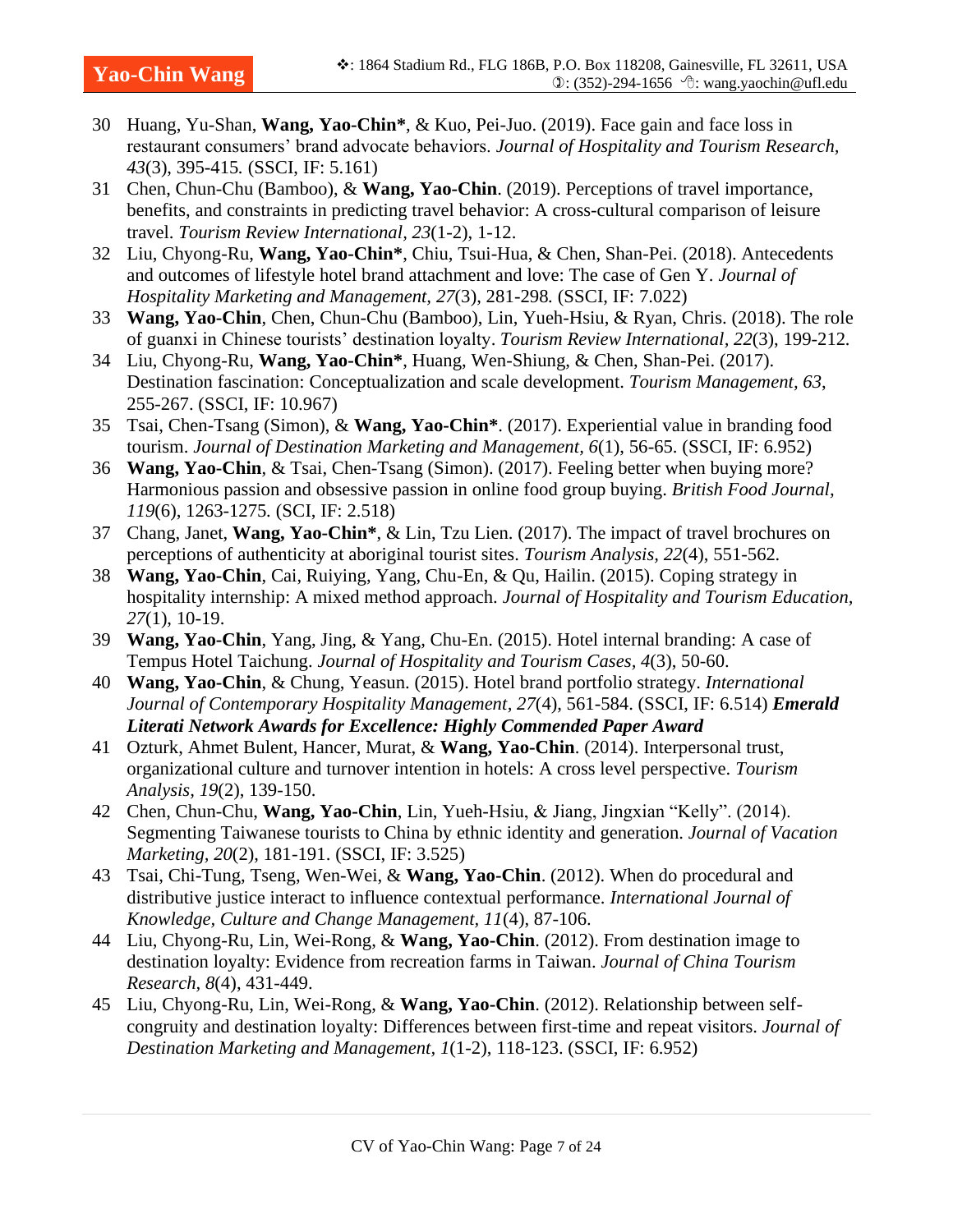- 46 Yang, Chu-En, **Wang, Yao-Chin**, & Wu, Po-Hsien. (2011). How to involve hotel brand into hotel services: The birth and passing down of role model. *Journal of Tatung Institute of Commerce and Technology, 19*, 41-58. In Chinese
- 47 **Wang, Yao-Chin**, Lin, Wei-Rong, Yeh, Pi-Hua, & Liu, Chyong-Ru. (2011). The role of destination image in formation of destination loyalty at leisure farm: Difference between firsttime and repeat visitors. *International Journal of Agricultural Travel and Tourism, 2*(2), 106-121.

#### **Manuscripts Under Review at Refereed Journals**

- 1 Wang, Jingya<sup>ΔΔ</sup>, Wang, Yao-Chin<sup>\*</sup>, Zhang, Lu, & Fu, Rachel J.C. Booth attractiveness: Scale development and model testing from a mental budgeting perspective. *Journal of Hospitality and*  Tourism Research. (SSCI, IF: 5.161; under 3<sup>rd</sup> revision)
- 2 Teng, Chih-Ching, **Wang, Yao-Chin\***, & Chuang, Ching-Ju. Food choice motives and dining-out leftover preventing behavior: Integrated perspectives of planned behavior and norm activation. *International Journal of Hospitality Management.* (SSCI, IF: 9.237; under 2<sup>nd</sup> review)
- 3 Ma, Emily, **Wang, Yao-Chin**, Xu, Shi, & Wang, Danni. Clarifying the multi-order multidimensional structure of organizational citizenship behavior: A cross-cultural validation. *Journal of Hospitality and Tourism Management.* (SSCI, IF: 5.959; under 2<sup>nd</sup> review)
- 4 Ma, Emily, Du, Juan, Xu, Shi, **Wang, Yao-Chin**, & Lin, Xinyue. When proactive employees meet autonomy of work-A moderated mediation model based on agency theory and job characteristics theory. *International Journal of Hospitality Management*. (SSCI, IF: 9.237; under 2<sup>nd</sup> review)
- 5 Liu, Chyong-Ru, Kuo, Tonny Meng-Lun, **Wang, Yao-Chin\***, Shen, Ya-Ju, Chen, Shan-Pei, & Hong, Jia-Wen. Perceived luxurious values and pay a price premium for Michelin-starred restaurants: A sequential mediation model with self-expansion and customer gratitude. *International Journal of Hospitality Management.* (SSCI, IF: 9.237; under 1<sup>st</sup> revision)
- 6 **Wang, Yao-Chin**, Tsai, Yi-Lin, & Fu, Rachel J.C. Pipeline speed of chain-branded hotels in the U.S.: A competitive dynamics perspective. *International Journal of Hospitality Management*. (SSCI, IF: 9.237; under  $1<sup>st</sup>$  revision)
- 7 **Wang, Yao-Chin**, Chen, Han, Ryan, Bill, Troxtel, Courtney<sup>ΔΔ</sup>, & Cvar, Mackenzie<sup>Δ</sup>. Hotel general managers' brand love: A thematic analysis. *International Journal of Contemporary Hospitality Management*. (SSCI, IF: 6.514)
- 8 Liu, Chyong-Ru, Kuo, Tonny Meng-Lun, **Wang, Yao-Chin\***, Chen, Hsuan, & Tsui, Cheng-Hsiung. Five-senses memorable dining experience: Conceptualization and scale development. *Journal of Business Research*. (SSCI, IF: 7.550)
- 9 **Wang, Yao-Chin**, Chung, Yu-Shan, Lin, Cheng-Kuan, & Chen, Po-Ju. Using YouTube meditation videos to boost mindfulness and occupational health during the COVID-19 pandemic. *Computers in Human Behavior*. (SSCI, IF: 6.829)
- 10 **Wang, Yao-Chin**, Ma, Emily, Xu, Shi, & Xu, Fengzeng. Utilize OCB-C driven learning mechanism to empower employees as good citizens: A social learning perspective. *Cornell Hospitality Quarterly*. (SSCI, IF: 3.646)
- 11 Xu, Shi, **Wang, Yao-Chin\***, & Ma, Emily. A workplace-driven model on the formation of OCB-C: Perspectives of social exchange theory and agency theory. *International Journal of Contemporary Hospitality Management*. (SSCI, IF: 6.514)
- 12 Ma, Emily, Yang, Huijun, **Wang, Yao-Chin\***, & Song, Hanqun. Building restaurant customers' technology readiness through robot-assisted experiences at multiple product levels. *Tourism Management.* (SSCI, IF: 10.967)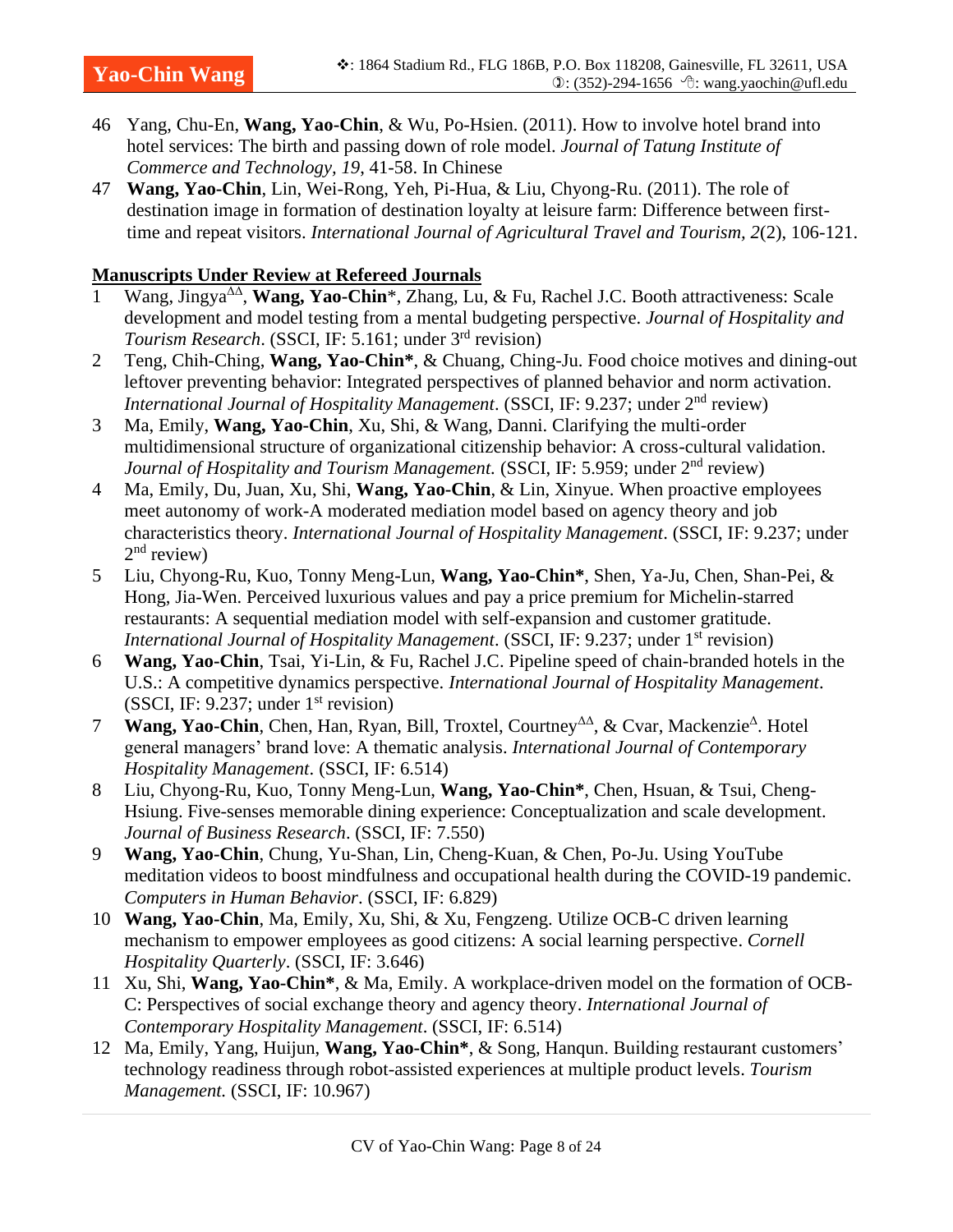#### **Refereed Conference Publications**

**71 refereed conference articles, including 45 oral presentations and 26 poster presentations**, at national and international conferences such as the Annual ICHRIE (International Council on Hotel, Restaurant and Institutional Education) Conference, Annual Conference of the ISTTE (International Society of Travel and Tourism Educators), and Annual Graduate Education & Graduate Student Research Conference in Hospitality and Tourism.

#### *Refereed Conference Proceedings and Oral Presentations*

- 1 **Wang, Yao-Chin**, Chen, Po-Ju, Megehee, Carol, & Woodside, Arch. (2019). Service breakdown prevention and consumer well-being: A mindfulness perspective, 2019 AMA (American Marketing Association) Summer Academic Conference, Chicago, United States; August 9-11.
- 2 **Wang, Yao-Chin**. (2019). The SHE model: Theory building for place attachment, 2019 ICHRIE Conference, New Orleans, United States; July 24-26.
- 3 **Wang, Yao-Chin**, Chen, Po-Ju, & Shi, Hui-Ming. (2019). Buddhist Zen meditation: A case study of practicing mindfulness at Donghua Zen Temple as Zen tourism, China Tourism Forum 2019, Philadelphia, United States; July 21-22.
- 4 Liu, Chyong-Ru, **Wang, Yao-Chin**, Huang, Wen-Shiung, & Tang, Wan-Ching. (2019). Festival gamification: Conceptualization and scale development, The 21<sup>st</sup> International Conference on International Tourism, Hospitality and Event Management, London, United Kingdom; January 21-22.
- 5 Troxtel, Courtney<sup>ΔΔ</sup>, **Wang, Yao-Chin**, & Hamm, Dede. (2019). Event managers' fashion leadership: A social learning theory perspective on event employee behaviors, The 24<sup>th</sup> Annual Graduate Education & Graduate Student Research Conference in Hospitality and Tourism, Houston, United States; January 3-5.
- 6 **Wang, Yao-Chin**. (2018). Service learning in festival management and analysis: A case at War Eagle Fair, The 4<sup>th</sup> Hospitality Teaching & Learning Conference, Denton, United States; November 21-22.
- 7 Liao, Jo-Chun<sup>ΔΔΔ</sup>, Wang, Yao-Chin, & Tsai, Chin-Hsun. (2018). Gratifications of travel photo sharing on social media: Scale development and cross-cultural validation, 2018 EuroCHRIE Conference, Dublin, Ireland; November 6-9.
- 8 **Wang, Yao-Chin**. (2018). A theory of loyalty matrix for hotel brands, 2018 ICHRIE Conference, Palm Springs, United States; July 25-27.
- 9 Liu, Chyong-Ru, **Wang, Yao-Chin**, Huang, Wen-Shiung, & Chen, Shan-Pei. (2018). Destination fascination and destination loyalty: Subjective well-being and destination attachment as mediators, 2018 International Conference on Hospitality, Leisure, Sports, and Tourism, Sapporo, Japan; January 30-February 1.
- 10 **Wang, Yao-Chin**, Ryan, Bill, & Yang, Chu-En. (2017). Hotel employees' brand love and love behaviors: Organizational culture as the moderator, 2017 ICHRIE Conference, Baltimore, United States; July 26-28. *Best Conference Paper Award in Human Resources Track*
- 11 **Wang, Yao-Chin**, Qu, Hailin, & Yang, Jing. (2017). Love spillover from a hotel sub-brand to its corporate brand: A three-way interaction model, 2017 ICHRIE Conference, Baltimore, United States; July 26-28.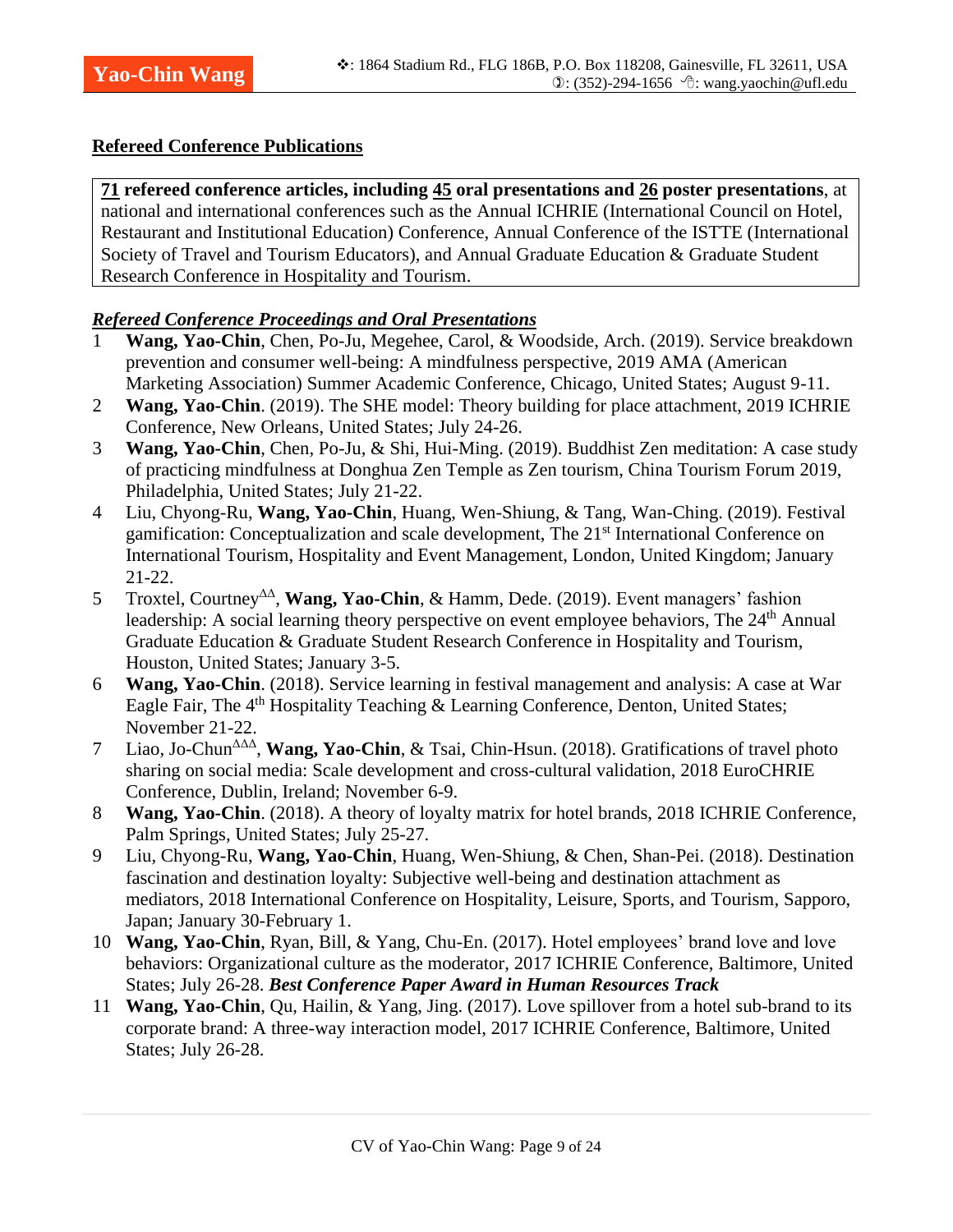- 12 **Wang, Yao-Chin**, Qu, Hailin, & Yang, Jing. (2017). Antecedents and outcomes of hotel brand love: Baby boomer vs. generation X customers, The 15<sup>th</sup> APacCHRIE Conference, Bali, Indonesia; May 31-June 2.
- 13 Yang, Chu-En, **Wang, Yao-Chin**, Ryan, Bill, & Tsai, Chi-Tung. (2017). Effects of employee brand love on supportive voice behavior, helping behavior, and forgiveness behavior: Comparing hotel employees in the U.S. and Taiwan, The 15<sup>th</sup> APacCHRIE Conference, Bali, Indonesia; May 31-June 2.
- 14 Liu, Chyong-Ru, Chiu, Tsui-Hua, **Wang, Yao-Chin**, & Huang, Wen-Shiung. (2017). Generation Y's visit more and pay more for lifestyle hotels: Brand love as the mediator, 2017 International Symposium on Business and Management, Kyoto, Japan; April 4-6.
- 15 Xu, Shengtao<sup>ΔΔ</sup>, **Wang, Yao-Chin**, & Wang, Ruixia<sup>ΔΔ</sup>. (2017). Chinese hotel employees' face and three-component fun climate at work: Effects on work and family domains, The 22<sup>nd</sup> Annual Graduate Education & Graduate Student Research Conference in Hospitality and Tourism, Houston, United States; January 5-7.
- 16 Wang, Jingya<sup>ΔΔ</sup>, Wang, Yao-Chin, & Huang, Haiyu. (2017). Booth released psychological stimuli and impulse buying: Perspective of the theory of mental budgeting, The 22<sup>nd</sup> Annual Graduate Education & Graduate Student Research Conference in Hospitality and Tourism, Houston, United States; January 5-7.
- 17 Wang, Jingya<sup>ΔΔ</sup>, Wang, Yao-Chin, & Huang, Haiyu. (2016). Making your booth a magnet: Scale development for booth attractiveness. The 35<sup>th</sup> Annual Conference of the ISTTE, Hangzhou, China; October 12-14.
- 18 Xu, Shengtao<sup>ΔΔ</sup>, **Wang, Yao-Chin**, & Wang, Ruixia<sup>ΔΔ</sup>. (2016). Relational orientation and fun climate: Chinese hotel employees' perspective, The 35<sup>th</sup> Annual Conference of the ISTTE, Hangzhou, China; October 12-14.
- 19 Liu, Chyong-Ru, **Wang, Yao-Chin**, Huang, Wen-Shiung, & Chen, Shan-Pei. (2016). Enhancing brand passion toward rural restaurants: Developing physical environment, managerial environment, and psychological environment, The 14<sup>th</sup> Cross-Strait Leisure Industry and Rural Tourism Conference, Nantou, Taiwan; September 21-22. (In Chinese)
- 20 **Wang, Yao-Chin**, Qu, Hailin, & Yang, Jing. (2016). Three components of brand love and outcomes: Moderating effects of public self-consciousness, 2016 ICHRIE Conference, Dallas, United States; July 20-22.
- 21 Liu, Chyong-Ru, **Wang, Yao-Chin**, Huang, Wen-Shiung, & Chen, Shan-Pei. (2016). Destination fascination: Conceptualization and scale development, 2016 ICHRIE Conference, Dallas, United States; July 20-22.
- 22 **Wang, Yao-Chin**, Ryan, Bill, & Yang, Chu-En. (2016). Hotel managers' brand love and health, The 6<sup>th</sup> Advances in Hospitality and Tourism Marketing & Management, Guangzhou, China; July 14-17.
- 23 **Wang, Yao-Chin**, Qu, Hailin, & Yang, Jing. (2016). Moderating effects of customer involvement on dual-path outcomes of hotel sub-brand love, The 6<sup>th</sup> Advances in Hospitality and Tourism Marketing & Management, Guangzhou, China; July 14-17.
- 24 Sun, Yanyan<sup>Δ</sup>, Wang, Yao-Chin, & Fu, Xiaoxiao. (2016). Memorable experiences at boat show and effects on perceived value and intention, The 6<sup>th</sup> Advances in Hospitality and Tourism Marketing & Management, Guangzhou, China; July 14-17.
- 25 Ding, Yuxin<sup>∆</sup>, Wang, Yao-Chin, & Su, Ching-Hui (Joan). (2016). Service interactions at highcontact exhibition booths, The  $6<sup>th</sup>$  Advances in Hospitality and Tourism Marketing  $\&$ Management, Guangzhou, China; July 14-17.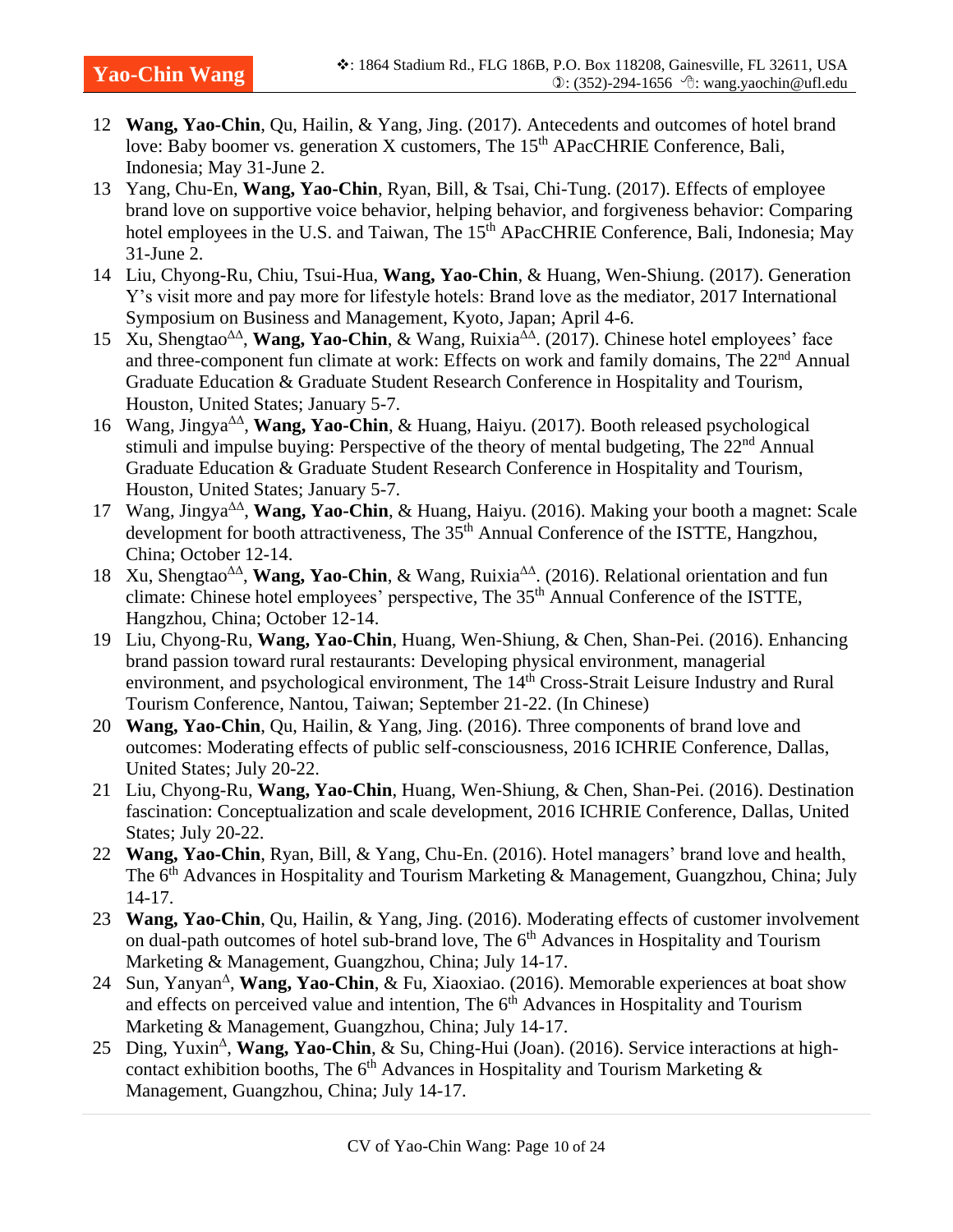- 26 Liu, Chyong-Ru, Chiu, Tsui-Hua, **Wang, Yao-Chin**, & Chen, Shan-Pei. (2016). Brand love for lifestyle hotels: A generation Y perspective, International Sustainable Development Business and Tourism Research Conference, Boston, United States; June 30-July 2.
- 27 **Wang, Yao-Chin**, Qu, Hailin, Yang, Jing, & Yang, Chu-En. (2015). Leisure-work preference and hotel employees' perceived subjective well-being: An exploratory mixed method, The  $20<sup>th</sup>$ Annual Graduate Education & Graduate Student Research Conference in Hospitality and Tourism, Tampa, United States; January 8-10.
- 28 **Wang, Yao-Chin**, & Caniglia, Beth. (2015). Chairmanship in knowledge sharing among multistakeholders in sustainable tourism: Case of United Nations Commission on Sustainable Development, The 20<sup>th</sup> Annual Graduate Education & Graduate Student Research Conference in Hospitality and Tourism, Tampa, United States; January 8-10.
- 29 Huang, Yu-Shan, **Wang, Yao-Chin**, & Kuo, Pei-Juo. (2015). The role of ideal-self attainability, face and self-brand congruence in driving consumer behaviors toward restaurant brands, The 20<sup>th</sup> Annual Graduate Education & Graduate Student Research Conference in Hospitality and Tourism, Tampa, United States; January 8-10. *Best Paper Award*
- 30 Huang, Yu-Shan, **Wang, Yao-Chin**, & Kuo, Pei-Juo. (2014). Positive WOM and negative avoidance on social media: The role of actual and ideal self-brand congruence, Society of Marketing Advance conference, New Orleans, United States; November 4-8.
- 31 **Wang, Yao-Chin**, & Chung, Yeasun. (2014). Hotel brand portfolio strategy, The 19th Annual Graduate Education & Graduate Student Research Conference in Hospitality and Tourism, Houston, United States; January 3-5.
- 32 **Wang, Yao-Chin**, Yang, Jing, & Yang, Chu-En. (2014). Internal branding in hotel industry: An action research approach, The 19th Annual Graduate Education & Graduate Student Research Conference in Hospitality and Tourism, Houston, United States; January 3-5.
- 33 Tsai, (Simon) Chen-Tsang, & **Wang, Yao-Chin**. (2013). What leads to customer value and behavioral intention in chain restaurants: The role of brand equity, The 19<sup>th</sup> Asia Pacific Tourism Association Annual Conference, Bangkok, Thailand; July 1-4.
- 34 **Wang, Yao-Chin**, Chen, Chun-Chu, & Lin, Yueh-Hsiu. (2013). The intention to maintain guanxi in destination choice: Exploring Chinese tourists' loyalty toward Taiwan, 2013 China Tourism and China Hotel-Branding Forum, Hong Kong, China; May 16-18.
- 35 Scott-Halsell, Sheila, **Wang, Yao-Chin**, & Ryan, Bill. (2013). Socio-cultural adaption for studying abroad: Perspectives of Chinese and European students studying in the U.S., The 11<sup>th</sup> APacCHRIE Conference, Macau, China; May 21-24.
- 36 **Wang, Yao-Chin**, Cai, Ruiying, Yang, Chu-En, & Qu, Hailin. (2013). A longitudinal study of the coping strategy in hospitality internship, The 11<sup>th</sup> APacCHRIE Conference, Macau, China; May 21-24.
- 37 **Wang, Yao-Chin**, Chen, Chun-Chu, & Lin, Yueh-Hsiu. (2013). What motivates Chinese tourists to visit Taiwan? The application of Guanxi in an integrated model, The 3<sup>rd</sup> Advances in Hospitality and Tourism Marketing & Management, Taipei, Taiwan; June 25-30.
- 38 **Wang, Yao-Chin**, Yang, Chu-En, Chen, Kun-Fu, & Wang, Chih-Hung. (2013). Affect mechanism and coping strategy of hotel employee: An integrated perspective, World Convention on Hospitality, Tourism and Event Research & International Convention & Expo Summit 2013, Bangkok, Thailand; May 25-28.
- 39 **Wang, Yao-Chin**, Qu, Hailin, Tsai, Chi-Tung, Tseng, Wen-Wei, & Yang, Chu-En. (2013). Leisure satisfaction, job satisfaction and subjective well-being: The moderating effects of leisure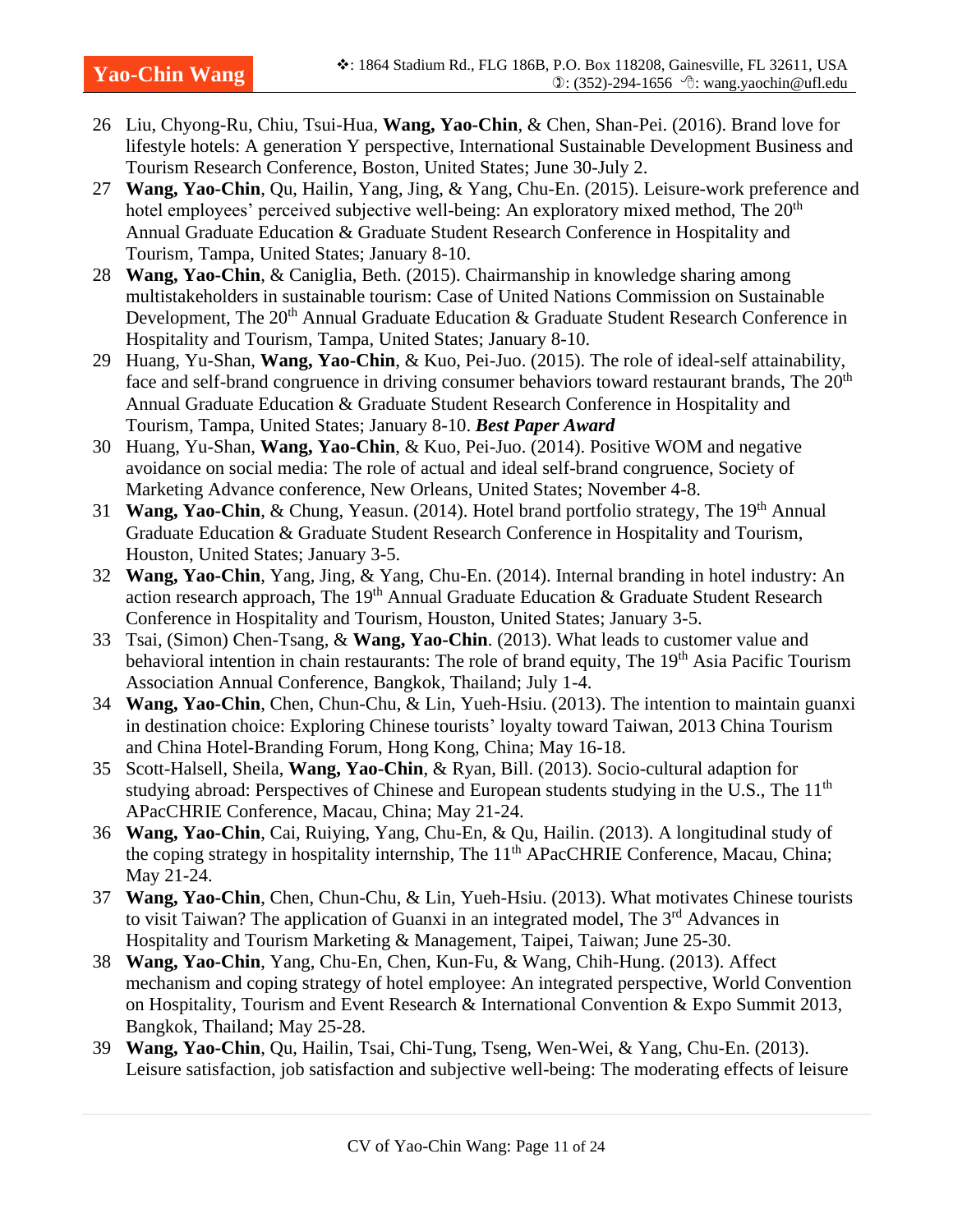preference and work preference, The 18<sup>th</sup> Annual Graduate Education & Graduate Student Research Conference in Hospitality and Tourism, Seattle, United States; January 3-5.

- 40 Tsai, Chi-Tung, Tseng, Wen-Wei, & **Wang, Yao-Chin**. (2011). When do procedural and distributive justice interact to influence contextual performance. The  $11<sup>th</sup>$  International Conference on Knowledge, Culture and Change in Organizations, Madrid, Spain; June 15-17.
- 41 Liu, Chyong-Ru, **Wang, Yao-Chin**, Lin, Wei-Rong, & Liao, Pao-Chen. (2011). Effects of cognitive and affective image on behavioral intention: Destination personality and self-congruity as mediators, The 9<sup>th</sup> APacCHRIE Conference, Hong Kong, China; June 2-5.
- 42 **Wang, Yao-Chin**, Lin, Wei-Rong, Yeh, Pi-Hua, & Liu, Chyong-Ru. (2011). The role of destination image in formation of destination loyalty at leisure farm: Visiting times as moderator, The 7<sup>th</sup> Biennial Symposium of Consumer Psychology of Tourism, Hospitality, and Leisure, Chiang Mai, Thailand; May 24-27.
- 43 **Wang, Yao-Chin**, & Tsai, Chi-Tung. (2010). How to involve hotel brand into hotel services: The birth and pass down of role model, 2010 Annual Conference of Chinese Tourism Management Association, Nantou, Taiwan; December 18. (In Chinese)
- 44 Liu, Chyong-Ru, Lin, Wei-Rong, & **Wang, Yao-Chin**. (2010). How does destination image influence self-congruity, destination personality, and destination loyalty: Evidence from Taiwan's leisure farming, Symposium on Tourism Innovation & Destination Branding, Taipei, Taiwan; October 25.
- 45 Liu, Chyong-Ru, & **Wang, Yao-Chin**. (2010). Establishing sustainability indicators for festival tourism: A case study of Taiwan Lantern Festival, 2010 Asia Tourism Forum, Hualien, Taiwan; May 6-9.

# *Refereed Conference Poster Presentations*

- 1 Su, Ching-Hui (Joan), **Wang, Yao-Chin**, Tsai, Chin-Hsun (Ken), & Sanders, Eulanda. (2019). Wedding aesthetics: Conceptualization, scale development, and model testing, 2019 ICHRIE Conference, New Orleans, United States; July 24-26.
- 2 Teng, Chih-Ching, & **Wang, Yao-Chin**. (2019). A religious perspective on food waste prevention, 2019 Asia Pacific Tourism Association (APTA) Annual Conference, Danang, Vietnam; July 1-4.
- 3 Teng, Chih-Ching, & **Wang, Yao-Chin**. (2019). Bright and dark sides of culture in food waste: A cross-cultural comparison, 2019 APacCHRIE & EuroCHRIE Joint Conference cum 4th Global Tourism and Hospitality Conference, Hong Kong, China; May 22-25.
- 4 Teng, Chih-Ching, & **Wang, Yao-Chin**. (2019). The formation of personal food waste practices: Examining the mechanism of family, 2019 International Conference on Hospitality, Tourism, and Leisure (ICHTL), Taipei, Taiwan; May 3-4.
- 5 Cvar, Mackenzie<sup> $\triangle$ </sup>, Hanke, Lili<sup> $\triangle$ </sup>, Human, Catherine<sup> $\triangle$ </sup>, & **Wang, Yao-Chin**. (2019). Virtual reality as a tool for dark tourism: Exploring the longitudinal change of environmental attitude, The 24<sup>th</sup> Annual Graduate Education & Graduate Student Research Conference in Hospitality and Tourism, Houston, United States; January 3-5.
- 6 Hanke, Lili<sup>Δ</sup>, Cvar, Mackenzie<sup>Δ</sup>, Human, Catherine<sup>Δ</sup>, & Wang, Yao-Chin. (2019). Gaining wine experience and wine knowledge by virtual reality: A three-phase mixed method research, The 24<sup>th</sup> Annual Graduate Education & Graduate Student Research Conference in Hospitality and Tourism, Houston, United States; January 3-5.
- 7 Human, Catherine<sup> $\triangle$ </sup>, Cvar, Mackenzie<sup> $\triangle$ </sup>, Hanke, Lili<sup> $\triangle$ </sup>, & **Wang, Yao-Chin**. (2019). Travel into the past by virtual reality: Enhancing motivations to visit heritage sites in the world, The 24<sup>th</sup>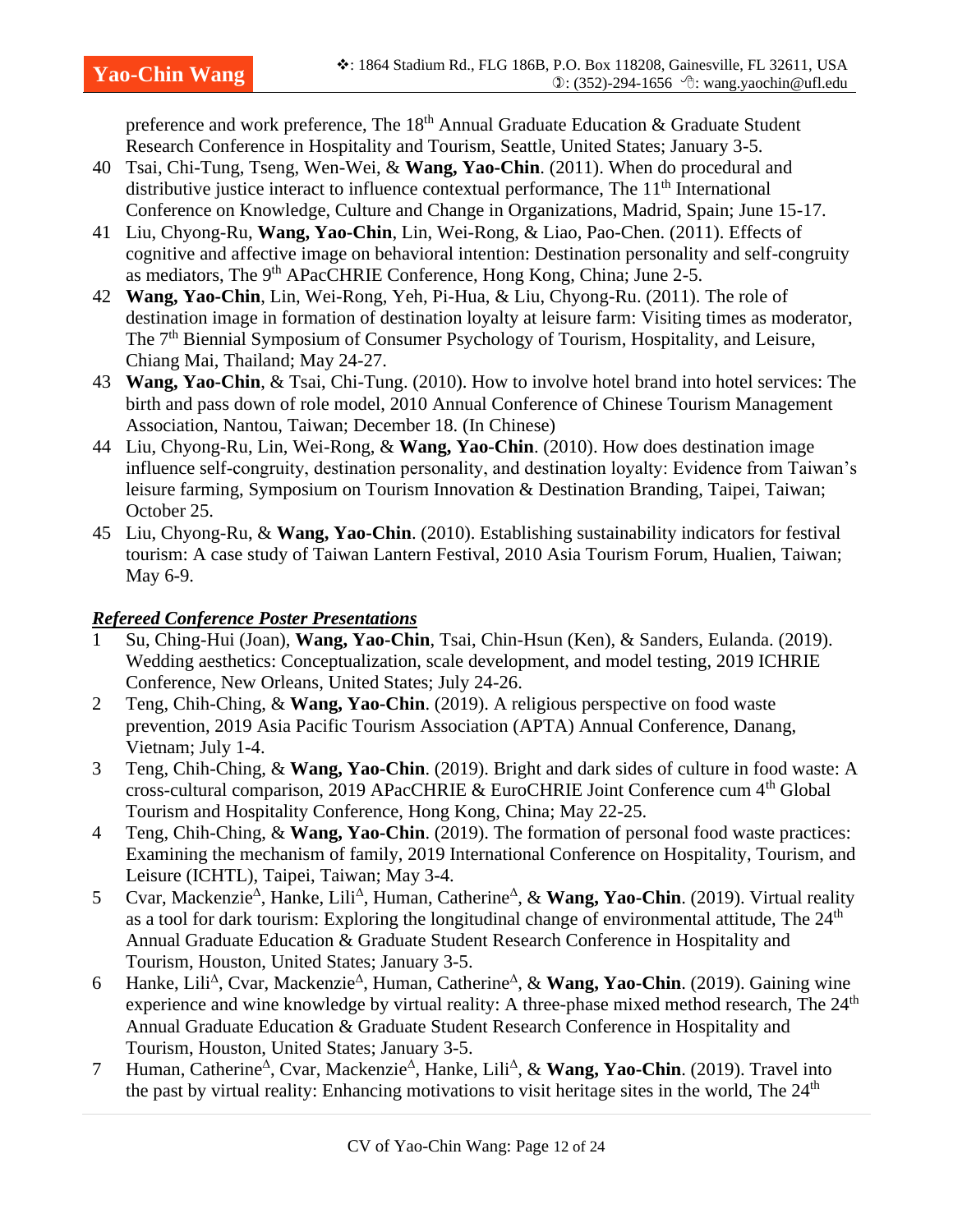Annual Graduate Education & Graduate Student Research Conference in Hospitality and Tourism, Houston, United States; January 3-5.

- 8 **Wang, Yao-Chin**, & Lobat, Siahmakoun. (2018). Hospitality students' cross-cultural course experiences, cultural intelligence, and attitudes toward cross-cultural working environments, 2018 ICHRIE Conference, Palm Springs, United States; July 25-27.
- 9 Troxtel, Courtney<sup>Δ</sup>, & Wang, Yao-Chin. (2018). Event employees' innovative behavior: Effects of event mangers' fashion leadership and organizational climate, The  $17<sup>th</sup>$  Asia Pacific Forum (APF) for Graduate Students Research in Tourism, Honolulu, United States; May 16-18.
- 10 Hamm, Dede, **Wang, Yao-Chin**, & Way, Kelly A. (2018). Event safety climate: Conceptualization and scale development, The  $17<sup>th</sup>$  Asia Pacific Forum (APF) for Graduate Students Research in Tourism, Honolulu, United States; May 16-18.
- 11 Xu, Shengtao<sup>ΔΔ</sup>, **Wang, Yao-Chin**, & Wen, Han. (2017). From servants to leaders: Exploring the longitudinal process of student supervisors at a teaching café, The 36<sup>th</sup> Annual Conference of the ISTTE, Charleston, United States; October 15-17.
- 12 **Wang, Yao-Chin**, & Lang, Chunmin. (2017). Employee-customer interactions and affective commitment at full-service restaurants: Service employees' dress as the driver, 2017 ICHRIE Conference, Baltimore, United States; July 26-28.
- 13 Zou, Shufang<sup> $\triangle$ </sup>, & Wang, Yao-Chin. (2016). Desire for sexual attraction and beautification desire in the spa purchase process, The 35<sup>th</sup> Annual Conference of the ISTTE, Hangzhou, China; October 12-14.
- 14 Wang, Yanan<sup>∆</sup>, & Wang, Yao-Chin. (2016). Antecedents and outcomes of children's social skills in family tourism, The 35<sup>th</sup> Annual Conference of the ISTTE, Hangzhou, China; October 12-14.
- 15 Feng, Ruiyu<sup>A</sup>, & Wang, Yao-Chin. (2016). Outcomes of business travelers' perceived service experiences at luxury hotels, The 35<sup>th</sup> Annual Conference of the ISTTE, Hangzhou, China; October 12-14.
- 16 Wang, Chia-I<sup> $\triangle$ </sup>, & Wang, Yao-Chin. (2016). Risk identification, risk evaluation, and risk response at hotel firms: Environmental scanning intensity and training offered by the firms as the moderators, The 35<sup>th</sup> Annual Conference of the ISTTE, Hangzhou, China; October 12-14.
- 17 Ding, Yuxin<sup>∆</sup>, & Wang, Yao-Chin. (2016). Three-component motivation for sport tourism and effects on harmonious passion and sports involvement, The 35th Annual Conference of the ISTTE, Hangzhou, China; October 12-14.
- 18 **Wang, Yao-Chin**, Ryan, Bill, Washburn, Isaac, & Yang, Chu-En. (2016). Social identity on supervising employee brand love: Parenting style and age gap as moderators, 2016 ICHRIE Conference, Dallas, United States; July 20-22.
- 19 **Wang, Yao-Chin**, Yang, Jing, & Ding, Li. (2014). Competitor analysis for hotel brands: A strategic-group approach, 2014 ICHRIE conference, San Diego, United States; July 30-August 1.
- 20 **Wang, Yao-Chin**, Shirsat, Abhijeet, & Leong, Jerrold. (2013). Storytelling ability: Conceptual framework and application in hospitality industry, 2013 ICHRIE Conference, St. Louis, United States; July 24-27.
- 21 Ozturk, Ahmet Bulent, Hancer, Murat, & **Wang, Yao-Chin**. (2013). Reducing turnover intention: A cross level perspective, 2013 ICHRIE Conference, St. Louis, United States; July 24-27.
- 22 **Wang, Yao-Chin**, Tsai, Chin-Hsun, & Qu, Hailin. (2013). Tourism branding in Asia: Comparative analysis in brand communication among 10 brands, 2013 ICHRIE Conference, St. Louis, United States; July 24-27.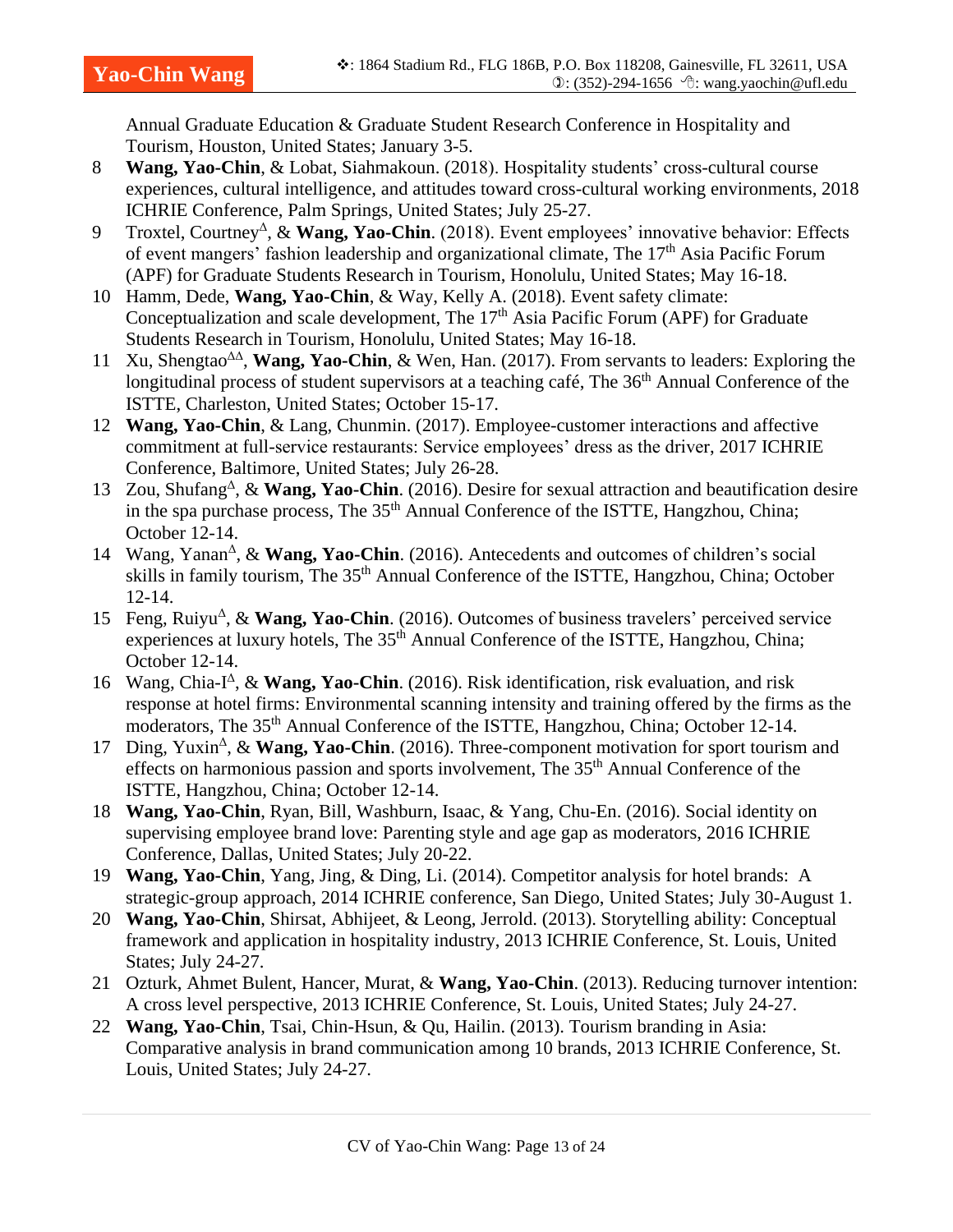- 23 **Wang, Yao-Chin**, Yang, Chu-En, & Hancer, Murat. (2013). Rating behavior in hotel rating system: Role play vs. improvisation, The 11<sup>th</sup> APacCHRIE Conference, Macau, China; May 21-24.
- 24 **Wang, Yao-Chin**, Yieh, Kaili, Qu, Hailin, & Yang, Chu-En. (2013). The role of subjective wellbeing in relationship marketing, The  $18<sup>th</sup>$  Annual Graduate Education & Graduate Student Research Conference in Hospitality and Tourism, Seattle, United States; January 3-5.
- 25 Tsai, Chi-Tung, Tseng, Wen-Wei, & **Wang, Yao-Chin**. (2011). The interactive effect of distributive and procedural justice on service quality: The moderating role of organizational crisis management, 2011 ICHRIE Conference, Denver, United States; July 27-30.
- 26 **Wang, Yao-Chin**, & Hung, Tsang-Kai. (2011). How do exchange rates exchange tourism arrivals: Case of Taiwan's international inbound, 2011 International Conference on Sustainable Development, Innovation and Education of Hospitality, Tourism and Leisure, Taipei, Taiwan; May 6-7.

#### **GRANTS**

#### **Pending and Working Grant Proposals**

- 1 An artificial intelligence (AI) approach to mindfulness: Immersive human-environmental interactions on nature sounds, natural destinations, and guided meditation (January 1, 2022 – December 31, 2022), UFII (UF Informatics Institute) SEED Funding, **PI: Yao-Chin Wang**, Co-PIs: Sabine Grunwald and Sharon Lynn Chu, \$39,876.96
- 2 Facilitating Education in AI/Data Analytics for Tourism and Hospitality: Interactive Seminars and Practicums (January 1, 2022 – September 22, 2022), U.S.-Russia Virtual University Partnerships Program (UniVIP) 2021-22, American Councils for International Education, PI: Svetlana Stepchenkova, **Co-PIs**: Andrei Kirilenko, **Yao-Chin Wang**, and Oscar (Hengxuan) Chi, \$9,999
- 3 Mindfulness-assisted AI-STEM undergraduate education (September 1, 2022 August 31, 2025), Improving Undergraduate STEM Education: Education and Human Resources (IUSE: EHR), National Science Foundation, **PI: Yao-Chin Wang**, Co-PIs: Sabine Grunwald, Ana Puig, Lilianny Virgüez, and Kim Holton, Collaborators: David L. Reed (Associate Provost for Strategic Initiatives), Angela S. Lindner (Associate Provost for Undergraduate Affairs), Pavlo (Pasha) Antonenko (Director, Neuroscience Applications for Learning Lab). \$299,993 (working proposal; will be submitted before January 19, 2022)

# **Funded: Principal Investigator (PI) / Co-PI**

- 1 Research start-up fund for a PhD level research assistant (August 16, 2021 August 15, 2024), Department of Tourism, Hospitality and Event Management, College of Health and Human Performance, University of Florida, **PI: Yao-Chin Wang**, \$53,539
- 2 Research start-up fund (August 16, 2021 June 30, 2024), Department of Tourism, Hospitality and Event Management, College of Health and Human Performance, University of Florida, **PI: Yao-Chin Wang**, \$20,000
- 3 Five-senses dining experience for table-on-farm events: Scale development and relationship with place love (January 1, 2021 – December 31, 2021), Chung-Cheng Agriculture Science  $\&$ Social Welfare Foundation, Taiwan, **Co-PIs: Yao-Chin Wang** and Chyong-Ru Liu, NT \$200,000 (US \$6,667)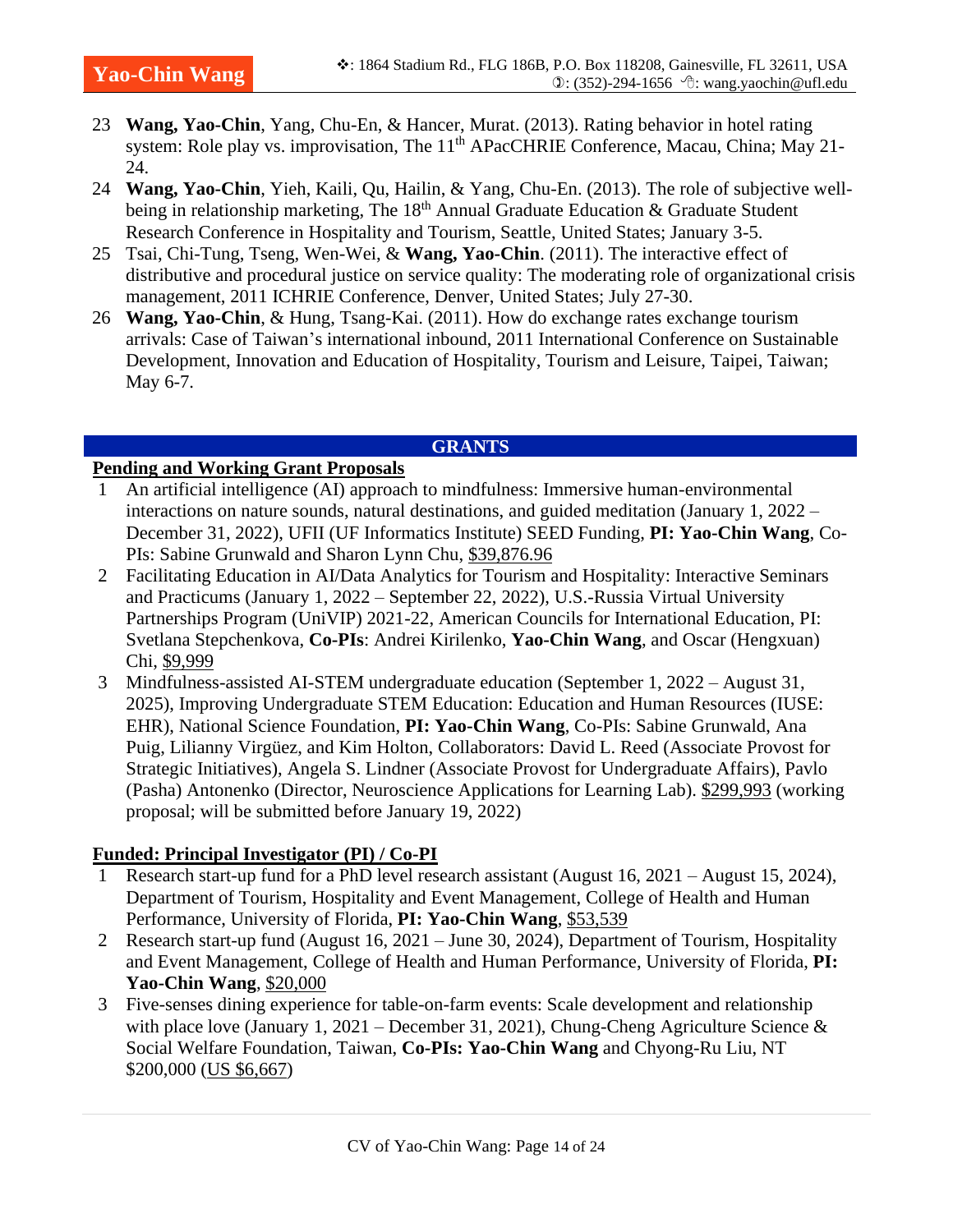- 4 Festival management and analysis at War Eagle Fair (September 1, 2018 May 31, 2020), Student Success Grants, Teaching and Faculty Support Center, University of Arkansas, **PI: Yao-Chin Wang**, \$1,750
- 5 Service learning for HESC 455V Festival Management and Analysis (March 27, 2018 June 30, 2018), Service Learning Initiative, University of Arkansas, **PI: Yao-Chin Wang**, \$1,000
- 6 Multi-sensory experiences at festivals and events: Creativity, co-creation, storytelling, gamification, and meaning (July 1, 2018 – June 30, 2020), Start-Up Funds from the Office of the Vice Provost for Research and the Dale Bumpers College of Agricultural, Food and Life Sciences at University of Arkansas, **PI: Yao-Chin Wang**, \$44,562.87
- 7 Hospitality brand love: Examining mechanisms of brand love formation from consumers' and employees' perspectives (July 17, 2017 – June 30, 2018), Start-Up Funds from the Office of the Vice Provost for Research and the Dale Bumpers College of Agricultural, Food and Life Sciences at University of Arkansas, **PI: Yao-Chin Wang**, \$30,437.13
- 8 Enhancing brand passion toward rural restaurants: Developing physical environment, managerial environment, and psychological environment (January 1, 2016 – December 31, 2016), Chung-Cheng Agriculture Science & Social Welfare Foundation, Taiwan, **Co-PIs: Yao-Chin Wang** and Chyong-Ru Liu, NT \$200,000 (US \$6,667)
- 9 A three-component triangular theory of hotel brand love (April 14, 2015 July 31, 2015), Center for Hospitality and Tourism Research, Oklahoma State University, **PI: Yao-Chin Wang**, \$500

# **Funded: Team Member**

- 1 Memorable five-senses dining experience: Scale development and model testing using a role theory perspective (August 1, 2020 – July 31, 2021), Ministry of Science and Technology, Taiwan, PI: Chyong-Ru Liu, NT \$973,000 (US \$32,434)
- 2 Education for the formation and prevention of food waste: Perspectives of family and religion (August 1, 2019 – July 31, 2021), Ministry of Science and Technology, Taiwan, PI: Chih-Ching Teng, NT \$2,012,000 (US \$67,067)
- 3 Destination fascination: Scale development and model testing (August 1, 2015 July 31, 2017), Ministry of Science and Technology, Taiwan, PI: Chyong-Ru Liu, NT \$1,255,000 (US \$41,833)
- 4 Brand love toward lifestyle hotel brands: Generation Y as the target market (August 1, 2014 July 31, 2015), Ministry of Science and Technology, Taiwan, PI: Chyong-Ru Liu, NT \$573,000 (US \$19,100)
- 5 Reexamining cost control and auditing system in the hospitality industry (August 1, 2014 July 31, 2015), Ministry of Science and Technology, Taiwan, PI: Chen-Tsang (Simon) Tsai, NT \$676,000 (US \$22,533)
- 6 Establishing and modeling hotel customer equity: Comparison between Chinese hotels and Taiwanese hotels (August 1, 2011 – July 31, 2012), National Science Council, Taiwan, PI: Chyong-Ru Liu, NT \$432,000 (US \$14,400)
- 7 Destination personality, self-congruity and destination choice: Case of leisure farms (August 1, 2010 – July 31, 2011), National Science Council, Taiwan, PI: Chyong-Ru Liu, NT \$368,000 (US \$12,267)

# **Funded Student Grant Proposals**

1 Enhancing place attachment through augmented reality: Bright and dark sides of Pokémon GO (January 1, 2019 – December 1, 2019), Undergraduate Research Grant, Office of Undergraduate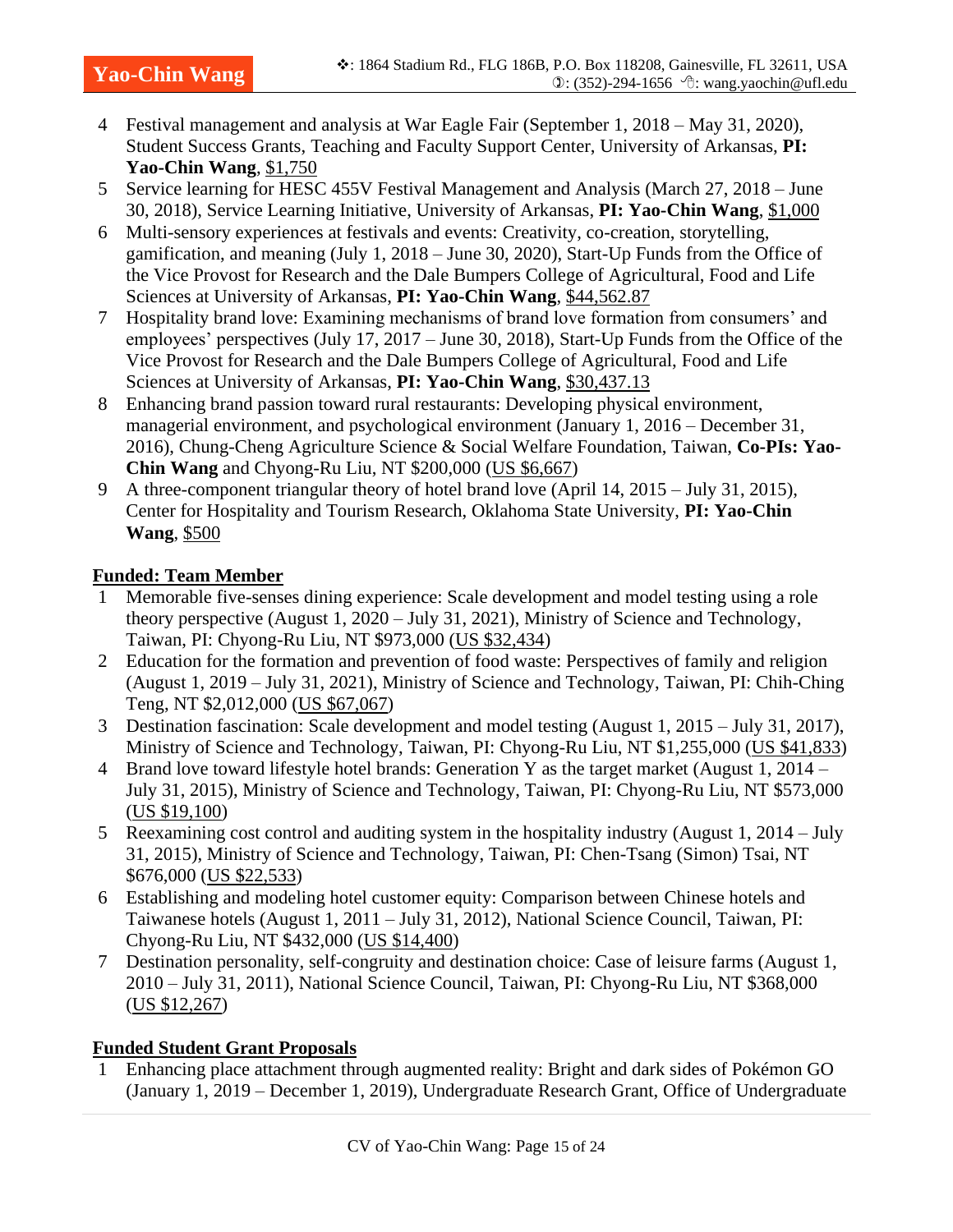Research (OUR), Office of the Vice Chancellor for Research and Innovation (VCRI), University of Arkansas, PI: Lili Hanke, **Mentor: Yao-Chin Wang**, \$2,500

2 Environmental attitude change through traveling globally by virtual reality: Wine regions, historical cities, and polluted places (September 1, 2018 – May 31, 2019), Bumpers College Undergraduate Research and Creative Project Grant Funding Program, University of Arkansas, PIs: Mackenzie Cvar, Catherine Human, and Lili Hanke, **Mentor: Yao-Chin Wang**, \$3,000

# **Unfunded Grant Proposals**

- 1 Tourists' and hospitality employees' technology-assisted mindfulness in Thailand and Japan (November 1, 2021 – June 30, 2022), Global Fellows Program, University of Florida International Center (UFIC), **PI: Yao-Chin Wang**, Mentor: Heather Gibson, \$6,000
- 2 Cross-cultural service competence: Exploring the concept using thematic analysis (January 1, 2019 – December 1, 2019), Student Undergraduate Research Fellowship (SURF) program, The Office of Nationally Competitive Awards, University of Arkansas, PI: Catherine Human, **Mentor: Yao-Chin Wang**, \$4,000
- 3 CAREER: SHE model and augmented reality: Social relations, health, and environmental interactions (July 1, 2019 – June 30, 2024), Faculty Early Career Development Program (CAREER), National Science Foundation, **PI: Yao-Chin Wang**, Collaborators: David Fredrick(Director of the Tesseract Center for Immersive Environments and Game Design) and Leann Halsey (Business & Program Coordinator of Fayetteville Farmers Market), \$671,321
- 4 Consideration of Future Consequences in Food (CFCF): Conceptualization and scale development from parents' perspective (December 1, 2018 – June 30, 2019), Provost's Collaborative Research Grants, University of Arkansas, **PI: Yao-Chin Wang**, Co-PI: Di Fang, \$3,000
- 5 A sociocultural learning perspective of gamification on heritage tourism: Assessing psychological construct change and eye movement patterns (August 1, 2018 – May 31, 2020), The Chancellor's Innovation and Collaboration Fund, University of Arkansas, **PI: Yao-Chin Wang**, Co-PI: Xinya Liang, Partners: David Fredrick and Rhodora Vennarucci, \$119,861
- 6 Infusing opioid knowledge in agricultural and human sciences curricula by using a transdisciplinary approach (August 12, 2018 – August 11, 2020), Higher Education Challenge (HEC) Grants Program, National Institute of Food and Agriculture, United States Department of Agriculture, PI: Kelly A. Way, **Co-PIs**: Jennifer Becnel, Robert Davis, Mary E. Garrison, Bart Hammig, Tim Killian, Zola Moon, Lisa Wood, **Yao-Chin Wang**, Vinayak Nahar, and Miranda Kitterlin, Evaluator: Miranda Kitterlin, \$314,902
- 7 Gamifying farmers market through augmented reality: From farm to home dining table (September 30, 2018 – September 29, 2021), Farmers Market Promotion Program, Agricultural Marketing Service, United States Department of Agriculture, **PI: Yao-Chin Wang**, Co-PIs: Nancy Buckley, David Fredrick, and Xinya Liang, Collaborator: Leann Halsey (Business & Program Coordinator of Fayetteville Farmers Market), \$492,383
- 8 Event safety climate: Conceptualization, scale development, and model testing (July 1, 2018 May 10, 2019), Director's Innovative Grants Program, School of Human Environmental Sciences, University of Arkansas, **PI: Yao-Chin Wang**, Co-PI: Dede Hamm, \$14,982
- 9 Cognitive mapping in ancient Pompeii (August 1, 2018 July 31, 2019), The Chancellor's Innovation and Collaboration Fund, University of Arkansas, PI: David Fredrick, Co-PIs: Rhodora Vennarucci, Francesco Bedeschi, John Gauch, and Elysse Newman, **Partners: Yao-Chin Wang**, Xinya Liang, and Jeff Murray, \$113,058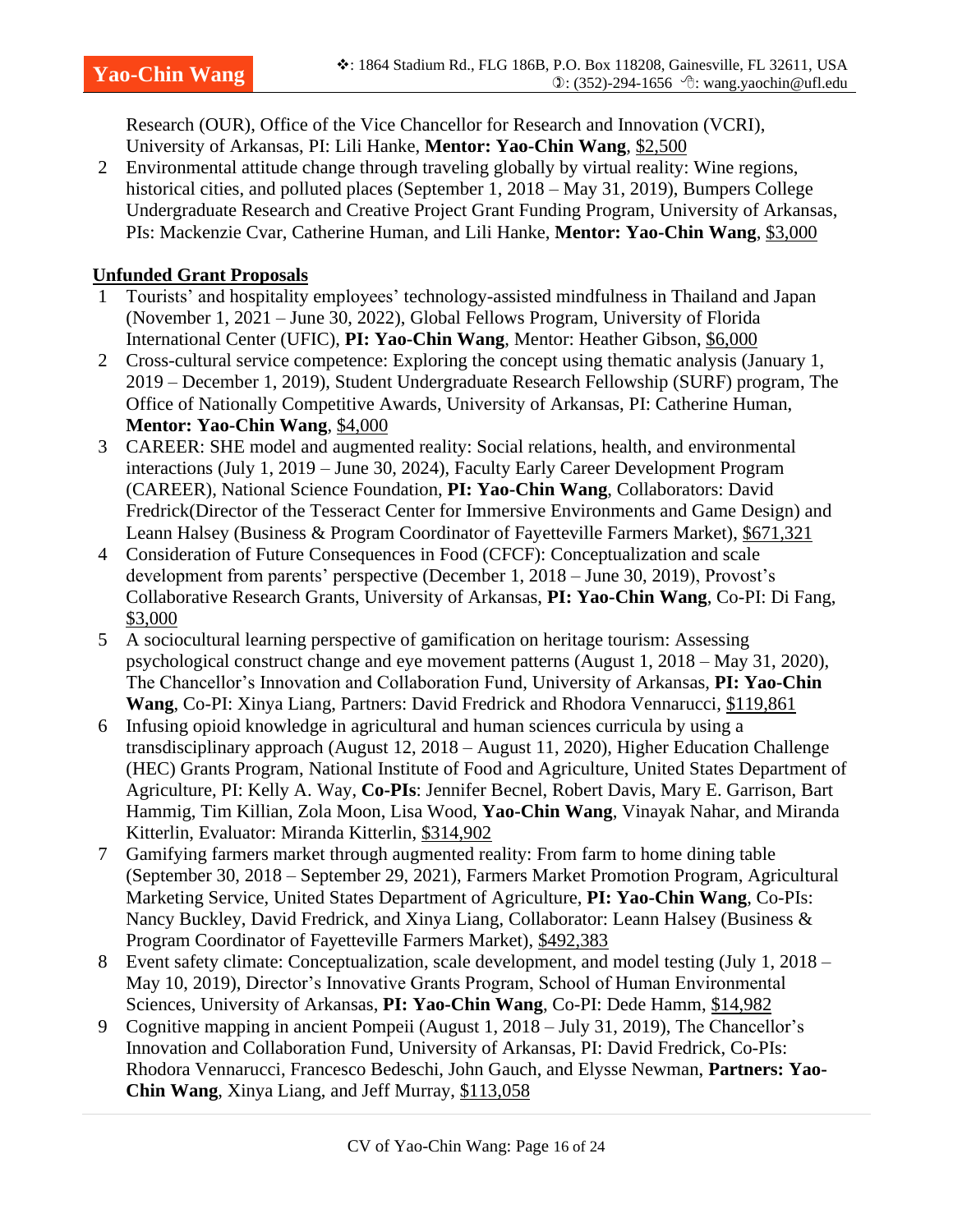- 10 Research: Engineering students' use of technological devices in leisure engagement and learning performance (September 1, 2018 – August 31, 2021), Research in the Formation of Engineers (RFE), National Science Foundation, **PI: Yao-Chin Wang**, Co-PIs: Claretha Hughes, Xinya Liang, and Cynthia Sides, Evaluators: Karen High and Claire L.A. Dancz, \$349,911
- 11 Wedding aesthetic: Conceptualization, scale development, and model testing (September 1, 2018 – December 31, 2019), Seed Funding for Arts and Humanities Projects 2018, The Office of the Vice Provost for Research and Innovation (VPR), University of Arkansas, **PI: Yao-Chin Wang**, Co-PI: Kelly A. Way, \$5,000
- 12 The effects of place fascination on math coping mechanism and math performance (February 1, 2018 – November 30, 2018), Provost's Collaborative Research Grants, University of Arkansas, **PI: Yao-Chin Wang**, Co-PIs: Wen-Juo Lo and Jenna Cambria, \$3,000

#### **Unfunded Letters of Intent**

- 1 Perception, action, and cognition in space planning through virtual reality (January 1, 2019 December 31, 2021), Perception, Action & Cognition (PAC), National Science Foundation, **PI: Yao-Chin Wang**, Co-PIs: Dede Hamm, David Fredrick, and Xinya Liang, \$696,825
- 2 It's time to make sure we are safe: Development of the Event Safety Climate Scale (ESCS) (September 1, 2018 – May 31, 2019), Professional Convention Management Association (PCMA), PI: Dede Hamm, **Co-PIs: Yao-Chin Wang** and Kelly A. Way, \$40,000
- 3 Digital touch vs. human contact: Conceptualizing social experiences and social networking development at digital events (September 1, 2018 – May 31, 2019), Professional Convention Management Association (PCMA), **PI: Yao-Chin Wang**, Co-PI: Ching-Hui Su, \$50,000

#### **PROFESSIONAL EMPLOYMENT**

August 2021 – Present **Assistant Professor**

Department of Tourism, Hospitality and Event Management, University of Florida

July 2017 – August 2021 **Assistant Professor of Hospitality Management** School of Human Environmental Sciences, University of Arkansas

September 2015 – June 2017

**Assistant Professor and Undergraduate Adviser** Department of Tourism and Hospitality Management School of Management (AACSB-accredited), Xiamen University (Ranked the 275<sup>th</sup> in Best Global University in 2016 based on U.S. News)

October 2015 – March 2017 **Managing Supervisor** Snowlight Café School of Management, Xiamen University

April 2015 **Volunteer at Marketing Committee**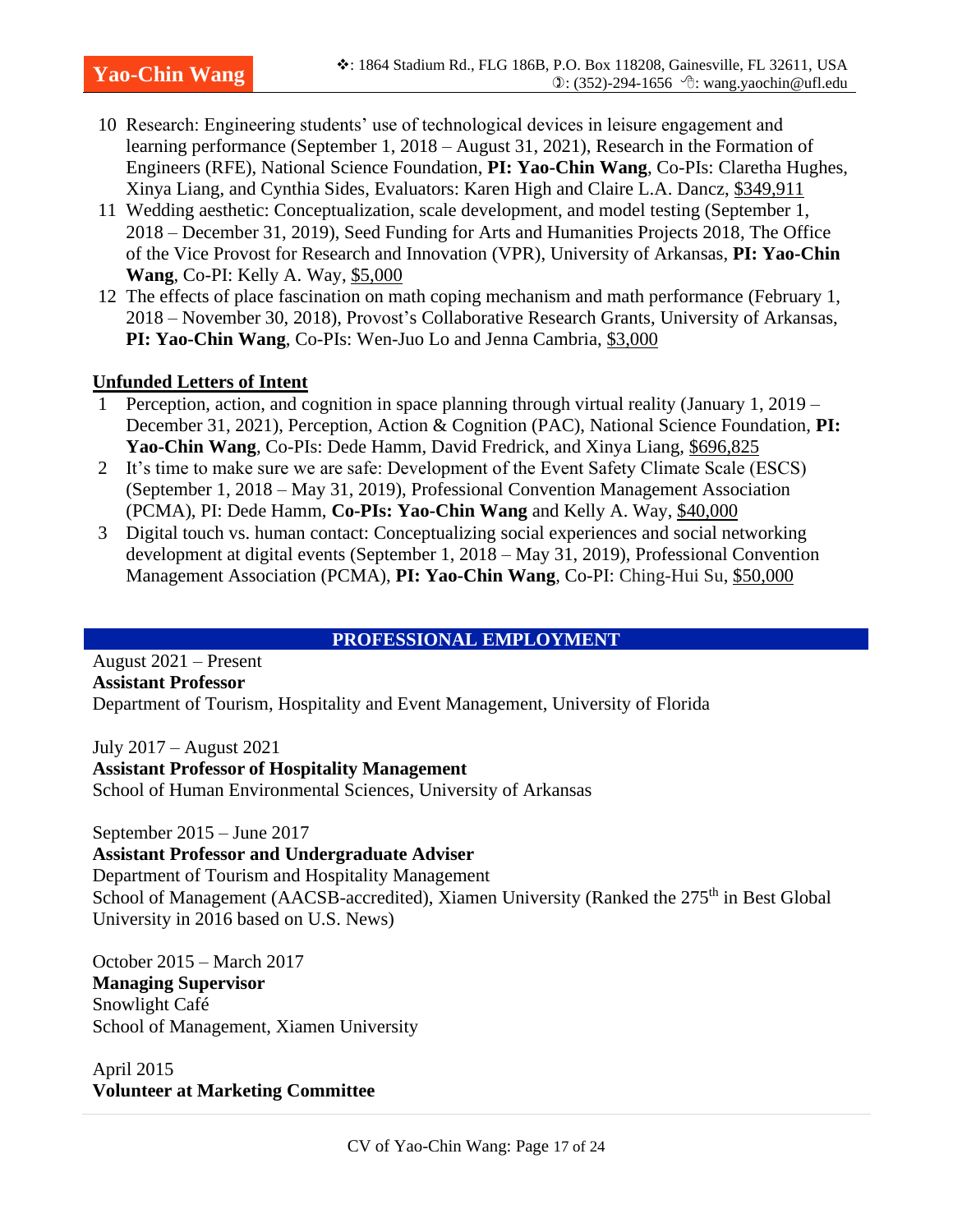2015 Wine Forum of Oklahoma School of Hotel and Restaurant Administration, Oklahoma State University

March 2014 **President** 2014 International Dinner Graduate Student Association, School of Hotel and Restaurant Administration, Oklahoma State University

Fall 2012 – Spring 2015 **Graduate Teaching/Research Assistant** School of Hotel and Restaurant Administration, Oklahoma State University

August 2011 – July 2012 **Food Service Technician** Combined Logistics Command, Taiwan (Mandatory Military Service)

July 2010 – August 2010 **Summer Intern** Administration Department, Tempus Hotel Taichung, Taiwan

#### **TEACHING EXPERIENCE**

Summer 2021 – Present Assistant Professor Department of Tourism, Hospitality and Event Management, University of Florida **HFT 4468 Hospitality Revenue Management HFT 4746/6740 Smart Cities, Attractions, and Theme Parks HLP 6535 Research Methods - Online**

Fall 2017 – Spring 2021 Assistant Professor School of Human Environmental Sciences, University of Arkansas **AFLS 400vH Honors Thesis HOSP 2653 Introduction to Hospitality Finance HOSP 3653 Hospitality, Dietetic Management and Human Resources HOSP 4613 Festival Management and Analysis HOSP 4653/5653 Global Travel and Tourism Management**

Fall 2015 – Spring 2017 Assistant Professor Department of Tourism and Hospitality Management, School of Management, Xiamen University **130060040095 Thesis Writing 130060040023 Managing Service in Hospitality Operations 150060040012 Data Analysis 150060040015 Cafe Brand Management and Operations**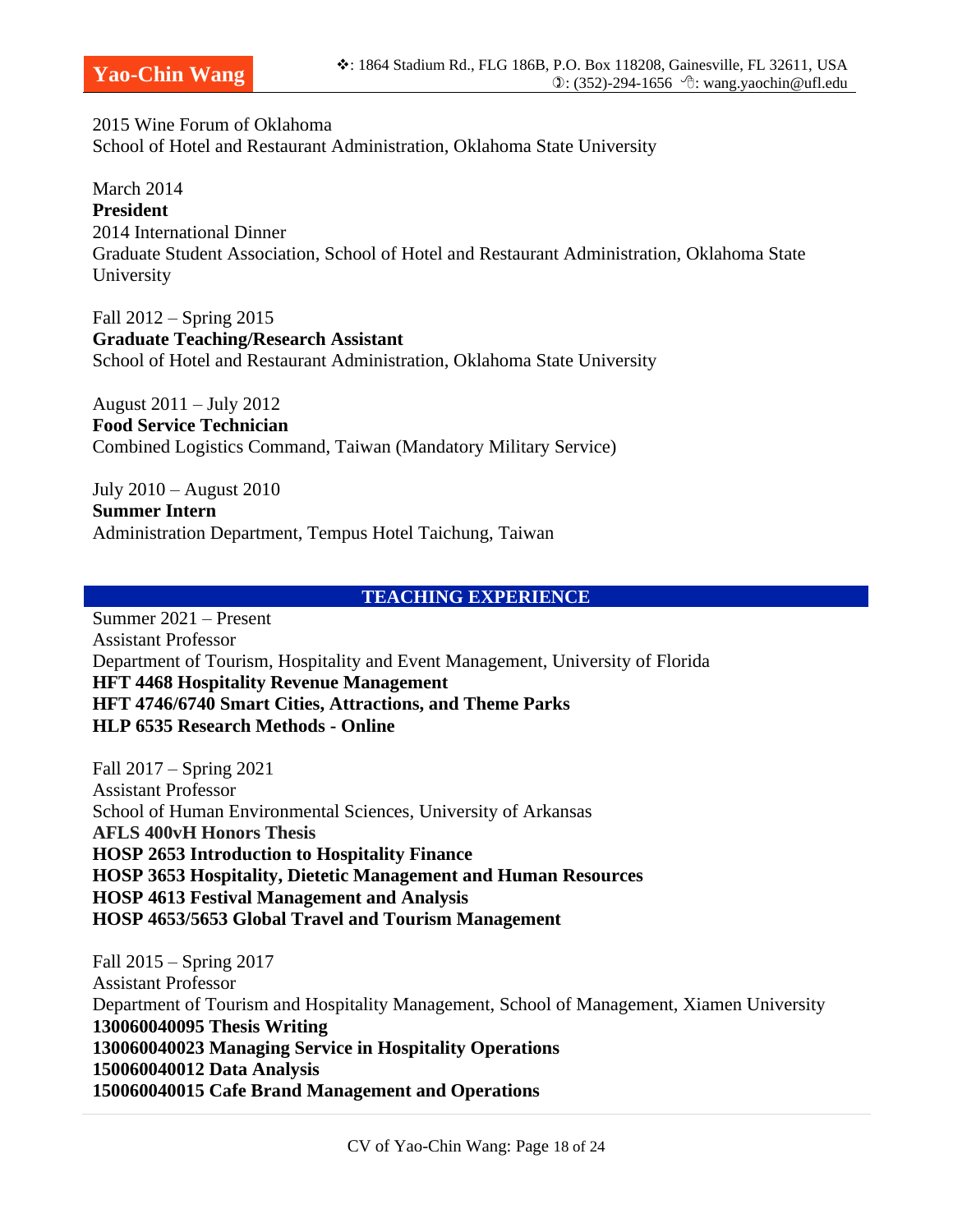#### **130060040115 Hospitality Conventions and Meetings Management**

Fall 2012 – Spring 2015 Graduate Teaching Assistant/Guest Lecturer/Co- Lecturer School of Hotel and Restaurant Administration, Oklahoma State University **HRAD 3213 Hospitality Management and Organizations HRAD 3783 Hospitality Human Resource Management HRAD 4163 Hospitality Marketing HRAD 3623 Hospitality Cost Control HRAD 3473 Mechanical Equipment and Facilities Management**

#### **LEADERSHIP AND SERVICE**

# **Academic Service**

#### **Social Media Editor**

• *Journal of Hospitality Marketing and Management* (SSCI, IF: 7.022; will start on January 1, 2022)

#### **Editorial Board Member**

- *International Journal of Contemporary Hospitality Management* (SSCI, IF: 6.514; 2020 Present)
- *Journal of Hospitality and Tourism Management* (SSCI, IF: 5.959; 2021 Present)
- *Journal of Hospitality and Tourism Research* (SSCI, IF: 5.161; 2021 Present)
- *Journal of Hospitality and Tourism Cases* (2019 Present)

#### **Team Mentor of Online Hackathon**

• 2021 *Journal of Hospitality and Tourism Management* (JHTM; SSCI, IF: 5.959) Online Hackathon

#### **Ad Hoc Reviewer**

- *Tourism Management* (SSCI, IF: 10.967; 2014 Present)
- *International Journal of Hospitality Management* (SSCI, IF: 9.237; 2014 Present)
- *Annals of Tourism Research* (SSCI, IF: 9.011; 2019 Present)
- *Journal of Travel and Tourism Marketing* (SSCI, IF: 7.564; 2015 Present)
- *Journal of Retailing and Consumer Services* (SSCI, IF: 7.135; 2021 Present)
- *Journal of Hospitality Marketing and Management* (SSCI, IF: 7.022; 2017 Present)
- *Journal of Destination Marketing and Management* (SSCI, IF: 6.952; 2017 Present)
- *Tourism Management Perspectives* (SSCI, IF: 6.586; 2019 Present)
- *International Journal of Contemporary Hospitality Management* (SSCI, IF: 6.514; 2016 Present)
- *Journal of Hospitality and Tourism Management* (SSCI, IF: 5.959; 2019 Present)
- *Tourism Review* (SSCI, IF: 5.947; 2021 Present)
- *Cities* (SSCI, IF: 5.835; 2020 Present)
- *Food Control* (SCI, IF: 5.548; 2020 Present)
- *Journal of Hospitality and Tourism Research* (SSCI, IF: 5.161; 2018 Present)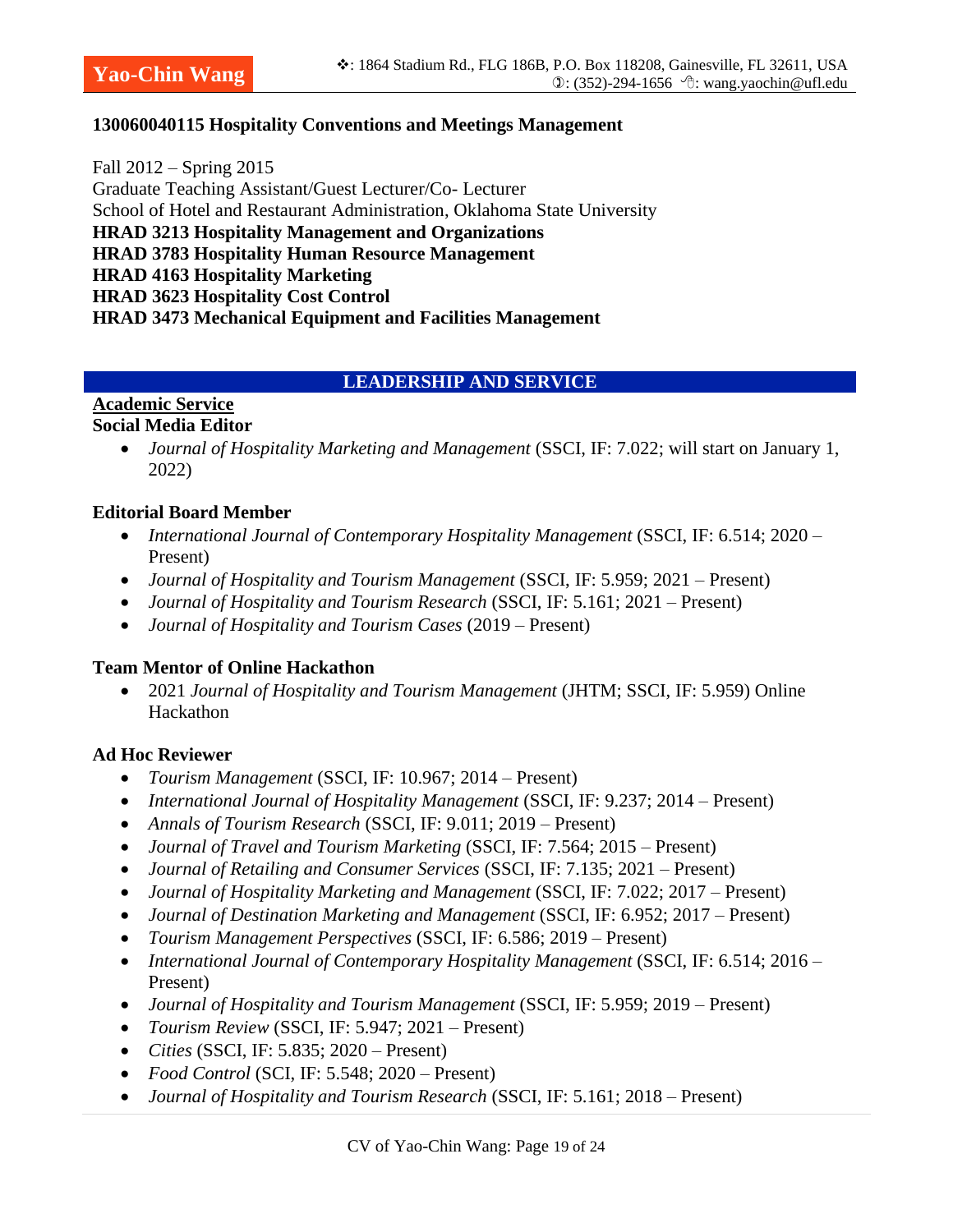- *Journal of Hospitality and Tourism Technology* (SSCI, IF: 4.260; 2021 Present)
- *Current Psychology* (SSCI, IF: 4.297; 2021 Present)
- *International Journal of Tourism Research* (SSCI, IF: 3.791; 2020 Present)
- *Asia Pacific Journal of Tourism Research* (SSCI, IF: 3.677; 2019 Present)
- *Cornell Hospitality Quarterly* (SSCI, IF: 3.646; 2019 Present)
- *Journal of Service Theory and Practice* (SSCI, IF: 3.415; 2021 Present)
- *Journal of Consumer Behaviour* (SSCI, IF: 3.280; 2021 Present)
- *Sustainability* (SSCI/SCI, IF: 3.251; 2018 Present)
- *Journal of Marketing Management* (SSCI, IF: 3.048; 2020 Present)
- *Service Business* (SSCI, IF: 2.791; 2016 Present)
- *Leisure Sciences* (SSCI, IF: 2.750; 2021 Present)
- *International Journal of Hospitality & Tourism Administration* (2021 Present)
- *Spanish Journal of Marketing* (2019 Present)
- *Tourism Analysis* (2016 Present)
- *Journal of Global Scholars of Marketing Science* (2017 Present)
- *Journal of Quality Assurance in Hospitality & Tourism* (2019 Present)
- *Journal of Hospitality and Tourism Insights* (2019 Present)
- *Journal of Teaching in Travel & Tourism* (2019 Present)
- American Marketing Association (AMA) Academic Conference (2016 Present)
- Annual Meeting of the Academy of Management (AOM) Conference (2020 Present)
- ICHRIE Conference (2016 Present)
- APacCHRIE Conference (2020)
- Annual Graduate Education and Graduate Student Research Conference in Hospitality & Tourism (2019 – Present)
- Central CHRIE Conference (2018 Present)
- Global Marketing Conference (GMC) (2020 Present)
- China Tourism Forum 2019-USA (2019)
- Global Conference on Business and Economics (GLOBE) (2017 2020)
- 52nd Annual Society for Marketing Advances (SMA) Conference (2014)
- The World Conference on Hospitality, Tourism and Event Research (WHTER)  $\&$ International Convention and Expo Summit (ICES) (2013, 2015)
- Asia Pacific Tourism Association (APTA) Annual Conference (2015, 2016, 2017)

# **Founding Chair**

- Tourism and Hospitality Research Forum, Department of Tourism and Hospitality Management, School of Management, Xiamen University (October 2015 – December 2016)
- Research Committee, Graduate Student Association-HRAD, Oklahoma State University (September 2012 – May 2013)

# **Committee Member**

- Best Paper Nomination Committee, *Journal of Hospitality and Tourism Research* (2021)
- Committee Member, Research Committee, Central ICHRIE Federation (2018 2019)
- External Reviewer, Ph.D. 2017 Cohort First Year Paper Review Committee, School of Hospitality and Tourism Management, Oklahoma State University (2018)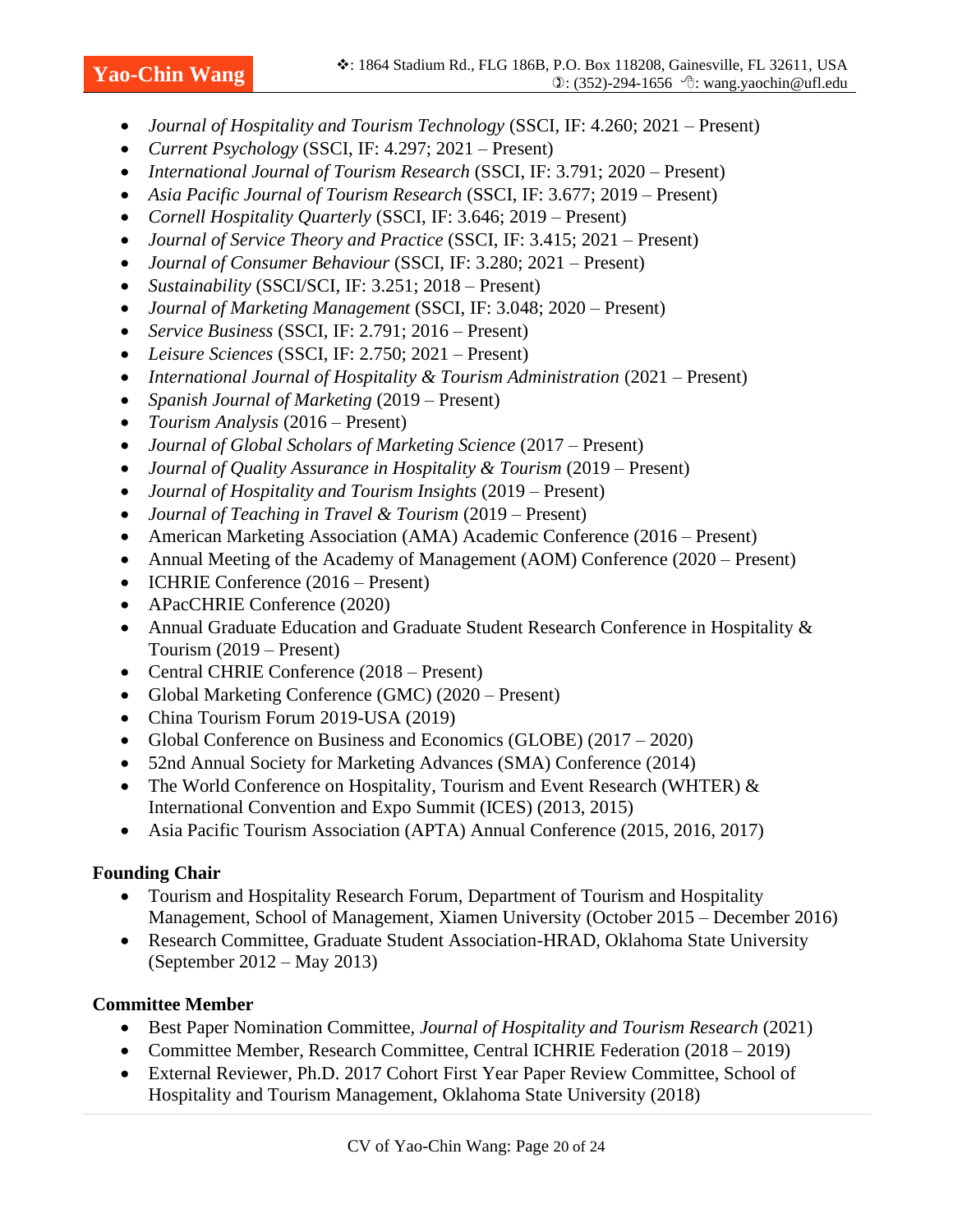• Committee Member, Education Committee, ICHRIE (2017 – 2019)

#### **Invited Speaker**

- Howard Feiertag Department of Hospitality & Tourism Management, Virginia Tech; November 19, 2021. Topic: "My hospitality branding studies: From internal, corporate, external, to the applications of artificial intelligence"
- Tiny Talk at Undergraduate Research Expo, Center for Undergraduate Research, University of Florida; September 29, 2021. Topic: "Robot is our friend in hospitality!"
- International College, Maejo University, Chiang Mai, Thailand; April 2, 2021. Topic: "International research and academic publication in tourism and hospitality: Opportunities and challenges"
- International College, Maejo University, Chiang Mai, Thailand; February 26, 2021. Topic: "Tourism, hospitality, and event research: My recent publications"
- Department of Tourism, Hospitality and Event Management, University of Florida; February 12, 2021. Topic: "Wellness and mindfulness in my hospitality and event research"
- School of Hospitality and Tourism Management, Purdue University; March 2, 2020. Topic: "Gamification and mindfulness: Moving and silent practices for event and meeting management"
- Are WE H.I.P and Well Enough Conference, Office of Student Success and the Center for Multicultural and Diversity Education, University of Arkansas; July 31, 2019. Topic: "Service Learning Initiative"
- HESC Research Work Group, School of Human Environmental Sciences, University of Arkansas; July 18, 2018. Topic: "Strategic brand management"
- Research Seminar, Department of Marketing, National Chung Hsing University, Taichung, Taiwan; July 4, 2016. Topic: "My hospitality brand studies: From internal to external, from single to multiple, from loyalty to love"
- Graduate Seminar, Graduate Institute of Hospitality Management, National Kaohsiung University of Hospitality and Tourism, Kaohsiung, Taiwan; December 30, 2015. Topic: "Trends of branding in the hospitality industry and research"
- Graduate Seminar, Graduate Institute of Travel and Tourism Management, National Kaohsiung University of Hospitality and Tourism, Kaohsiung, Taiwan; December 30, 2015. Topic: "Experiences gained when I was a graduate student"
- Public Administration, Department of Political Science, National Chung Cheng University, Chiayi, Taiwan; October 1, 2015. Topic: "Festival tourism and local governance"
- Graduate Seminar, Department of Hospitality Management and Dietetics, Kansas State University; October 1, 2014. Topic: "Knowledge tree: A conceptual tool for planning research publications"
- Career Plan, Department of Economics, National Chung Cheng University, Chiayi, Taiwan; June 5, 2013. Topic: "From economics to hospitality: My interdisciplinary experiences"

#### **Moderator**

- ICHRIE conference (2013, 2019)
- China Tourism Forum (2019)
- 23rd Annual Graduate Education & Graduate Student Research Conference in Hospitality and Tourism, Fort Worth, United States (2018)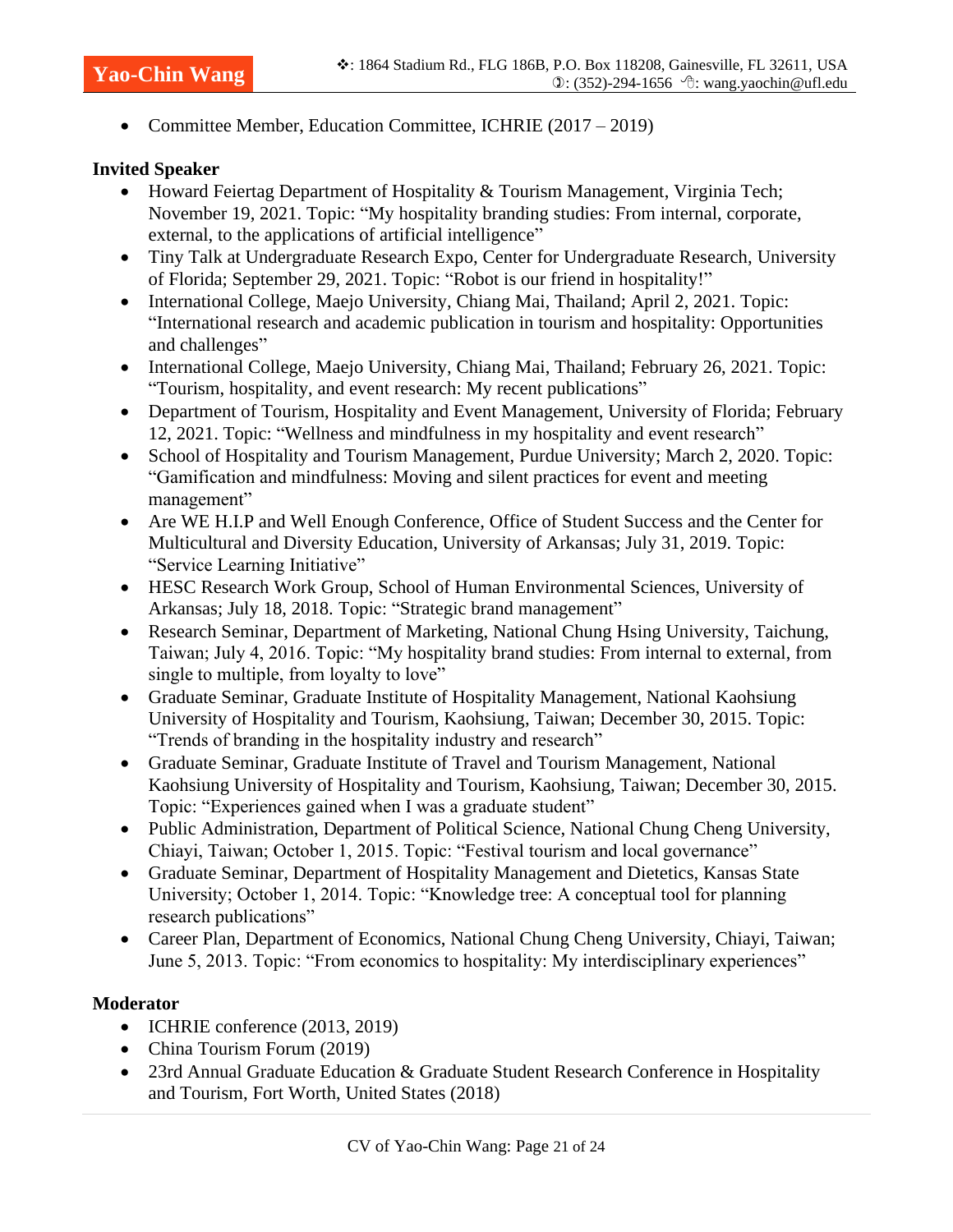- 6th Advances in Hospitality and Tourism Marketing & Management (2016)
- 24th OSU Research Symposium, Oklahoma State University (2013)

#### **University Service University of Florida**

#### *State level*

• Committee Member (representing the University of Florida), Military Credit - Hospitality Discipline Review Committee, Florida Department of Education (August 2021 – Present)

# *University level*

• Committee Member, Research Committee, UF Mindfulness Program, University of Florida (November 2021 – Present)

# *College level*

• Search Committee Member, Instructional Assistant Professor, Department of Health Education and Behavior, University of Florida (August 2021 – December 2021)

#### *Departmental level*

- Founding Faculty Advisor, UF Student Chapter of Eta Sigma Delta (ESD) International Hospitality Management Society, Department of Tourism, Hospitality and Event Management, University of Florida (September 2021 – Present)
- Committee Member, Graduate Curriculum Committee, Department of Tourism, Hospitality and Event Management, University of Florida (August 2021 – May 2022)
- Search Committee Member, AI in Hospitality and Event Management for the Rank of Assistant/Associate/Full Professor, Department of Tourism, Hospitality and Event Management, University of Florida (August 2021 – May 2022)

# **University of Arkansas**

- Vice President, Arkansas Chapter, Gamma Sigma Delta: An Honor Society of Agriculture, Dale Bumpers College of Agricultural, Food and Life Sciences, University of Arkansas (August 2020 – August 2021)
- Faculty Mentor, LGBTQ+ Mentoring Program, Center for Multicultural & Diversity Education, Division of Student Affairs, University of Arkansas (September 2018 – August 2021)
- Faculty Member, Diversity Champions Program, Office for Diversity and Inclusion, University of Arkansas (March 2019 – August 2021)
- Representative of Human Nutrition and Hospitality Management Program, Bumpers Honors Faculty Committee, University of Arkansas (February 2019 – March 2021)
- Committee Member, HESC Honors Committee, School of Human Environmental Sciences, University of Arkansas (August 2017 – December 2020)
- Committee Member, HESC Award Committee, School of Human Environmental Sciences, University of Arkansas (August 2019 – May 2021)
- Treasure, Arkansas Chapter, Gamma Sigma Delta: An Honor Society of Agriculture, Dale Bumpers College of Agricultural, Food and Life Sciences, University of Arkansas (August 2019 – May 2020)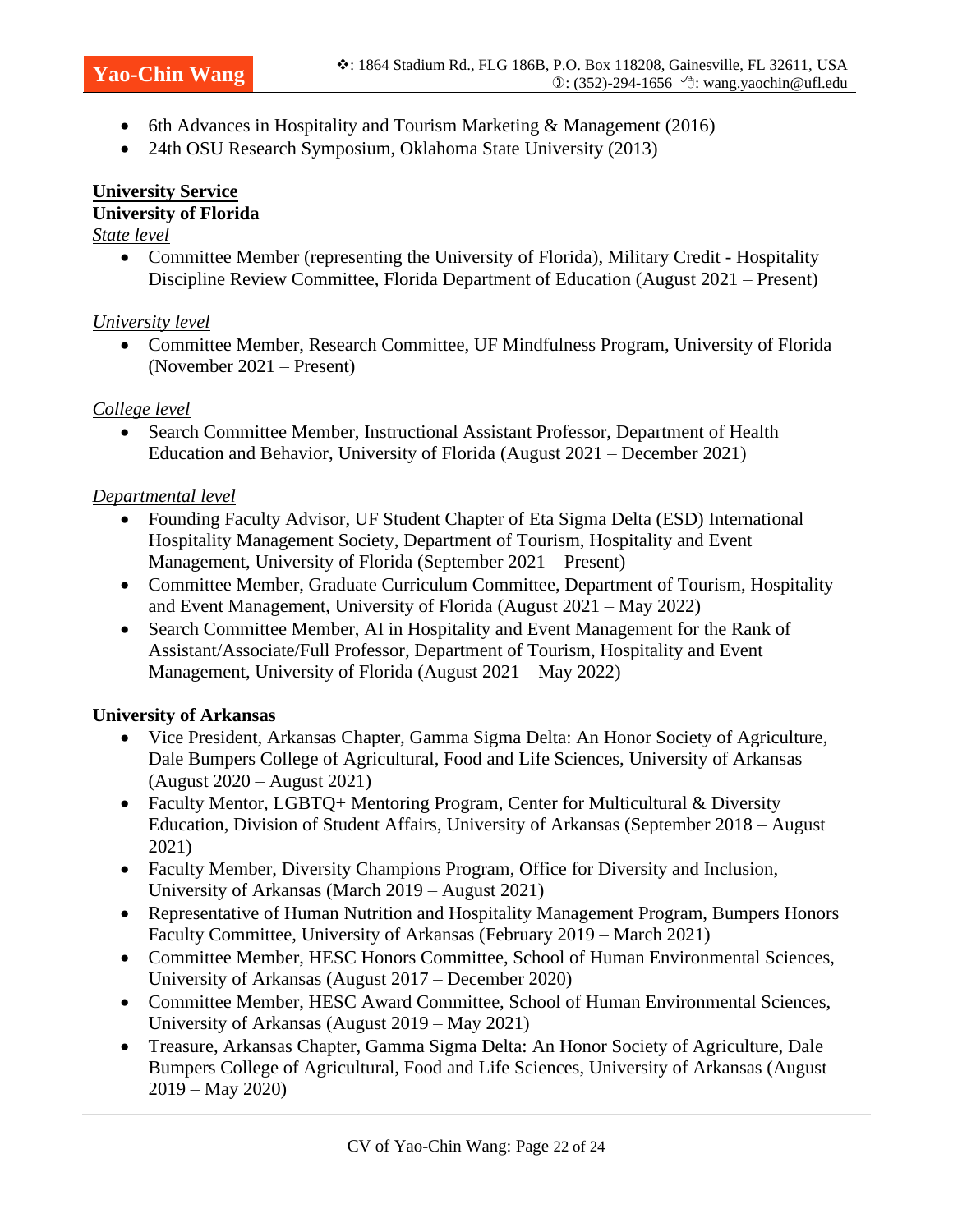- Reviewer, Bumpers College Undergraduate Research and Creative Project Grant Funding Program, Dale Bumpers College of Agricultural, Food and Life Sciences, University of Arkansas (October 2020)
- Secretary, Arkansas Chapter, Gamma Sigma Delta: An Honor Society of Agriculture, Dale Bumpers College of Agricultural, Food and Life Sciences, University of Arkansas (January 2019 – May 2019)
- Judge, Gamma Sigma Delta Student Competition, Arkansas Chapter, Gamma Sigma Delta: An Honor Society of Agriculture, University of Arkansas (2018, 2021)
- Committee Member, Graduate Recruitment Ad Hoc Committee, School of Human Environmental Sciences, University of Arkansas (September 2017 – May 2018)

#### **Xiamen University**

- Judge, KPMG Business Plan Competition, School of Management, Xiamen University (November 2015, 2016)
- Advisor, Team Xiamen University, The Young Hoteliers Summit Asia (YHS Asia) (October 2015, 2016)
- Committee, Hotel Design Competition, School of Management, Xiamen University (March  $2016 -$ May 2016)

#### **Oklahoma State University**

- College Technology Committee, College of Human Sciences, Oklahoma State University (August 2014 – May 2015)
- Academic Integrity Panel, Office of Academic Affairs, Oklahoma State University (September 2013 – July 2015)
- President, Graduate Student Association, School of Hotel and Restaurant Administration, Oklahoma State University (September 2013 – May 2014)
- Secretary, Taiwanese Student Association, Oklahoma State University (September 2012 December 2014)

#### **Community Service**

**Volunteer Consultant on Marketing Activities**, Donghua Chan Meditation Association USA, Houston, Texas (July 2020 – Present)

**Adviser**, Marketing Committee, Human Nutrition and Hospitality Management Program, School of Human Environmental Sciences, University of Arkansas (November 2017 – December 2019)

• Managed a Facebook page and an Instagram account of UA Human Nutrition and Hospitality Management Program, and mentor students' social media posts for the program

**Social Service Committee Member**, Xiamen University (November 2015)

**Conductor**, International Chamber Ensemble, Wesley Foundation, Stillwater, Oklahoma (September 2012 – May 2013)

• Solo and choir performance for "United 4 IRAN (Tabriz) Earthquake Victims with LOVE, HOPE, HELP, and HEAL" on September 5, 2012